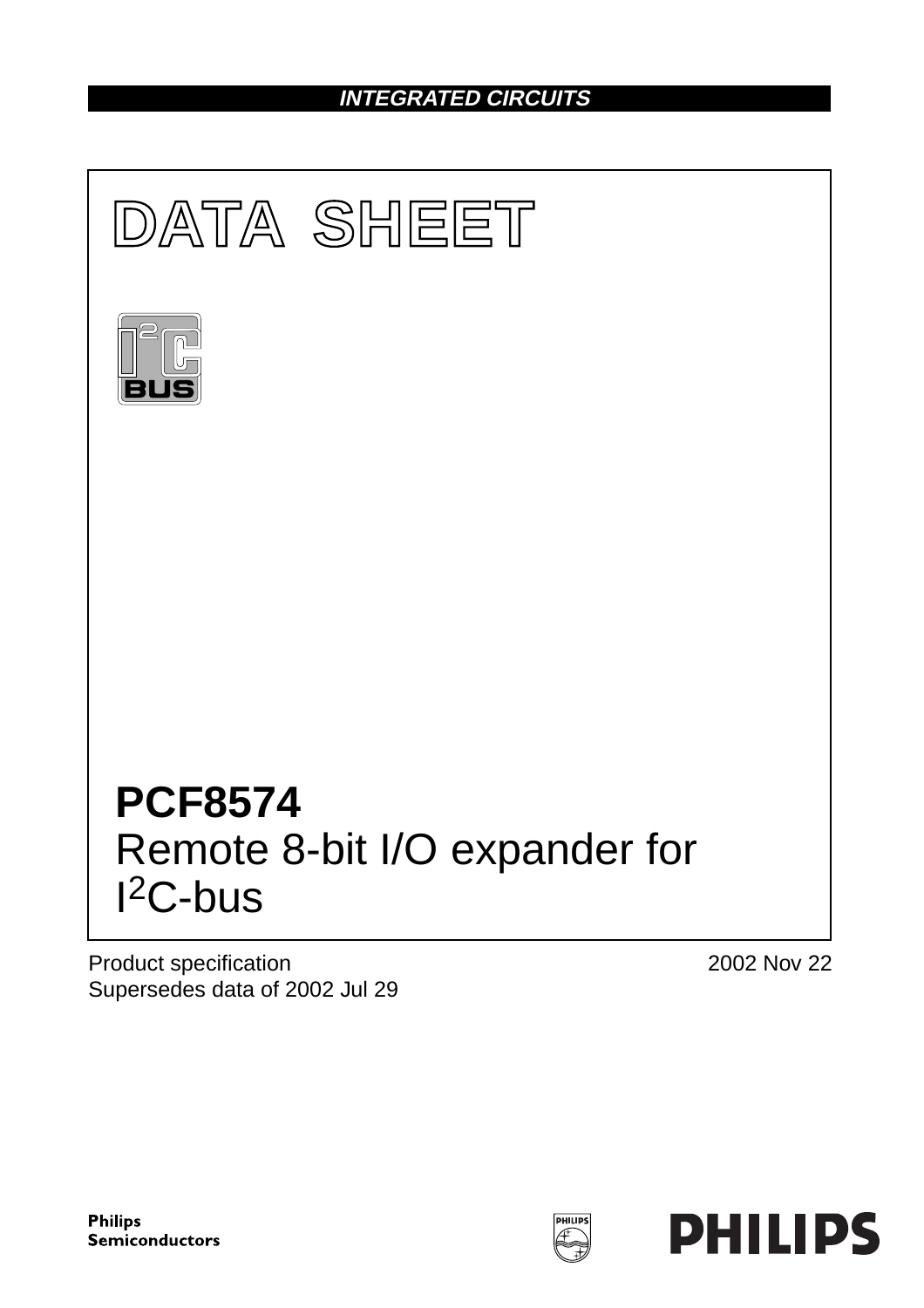# **Remote 8-bit I/O expander for I2C-bus PCF8574**

#### **CONTENTS**

| 1                                                                      | <b>FEATURES</b>                                                                                                                                                                               |
|------------------------------------------------------------------------|-----------------------------------------------------------------------------------------------------------------------------------------------------------------------------------------------|
| 2                                                                      | <b>GENERAL DESCRIPTION</b>                                                                                                                                                                    |
| 3                                                                      | ORDERING INFORMATION                                                                                                                                                                          |
| 4                                                                      | <b>BLOCK DIAGRAM</b>                                                                                                                                                                          |
| 5                                                                      | <b>PINNING</b>                                                                                                                                                                                |
| 5.1<br>5.2                                                             | DIP16 and SO16 packages<br>SSOP20 package                                                                                                                                                     |
| 6                                                                      | CHARACTERISTICS OF THE I <sup>2</sup> C-BUS                                                                                                                                                   |
| 6.1<br>6.2<br>6.3<br>6.4                                               | <b>Bit transfer</b><br>Start and stop conditions<br>System configuration<br>Acknowledge                                                                                                       |
| 7                                                                      | <b>FUNCTIONAL DESCRIPTION</b>                                                                                                                                                                 |
| 7.1<br>7.2<br>7.3                                                      | Addressing<br>Interrupt output<br>Quasi-bidirectional I/Os                                                                                                                                    |
| 8                                                                      | <b>LIMITING VALUES</b>                                                                                                                                                                        |
| 9                                                                      | <b>HANDLING</b>                                                                                                                                                                               |
| 10                                                                     | DC CHARACTERISTICS                                                                                                                                                                            |
| 11                                                                     | I <sup>2</sup> C-BUS TIMING CHARACTERISTICS                                                                                                                                                   |
| 12                                                                     | PACKAGE OUTLINES                                                                                                                                                                              |
| 13                                                                     | <b>SOLDERING</b>                                                                                                                                                                              |
| 13.1<br>13.2<br>13.2.1<br>13.2.2<br>13.3<br>13.3.1<br>13.3.2<br>13.3.3 | Introduction<br>Through-hole mount packages<br>Soldering by dipping or by solder wave<br>Manual soldering<br>Surface mount packages<br>Reflow soldering<br>Wave soldering<br>Manual soldering |
| 13.4                                                                   | Suitability of IC packages for wave, reflow and<br>dipping soldering methods                                                                                                                  |
| 14                                                                     | DATA SHEET STATUS                                                                                                                                                                             |
| 15                                                                     | <b>DEFINITIONS</b>                                                                                                                                                                            |
| 16                                                                     | <b>DISCLAIMERS</b>                                                                                                                                                                            |
| 17                                                                     | PURCHASE OF PHILIPS I <sup>2</sup> C COMPONENTS                                                                                                                                               |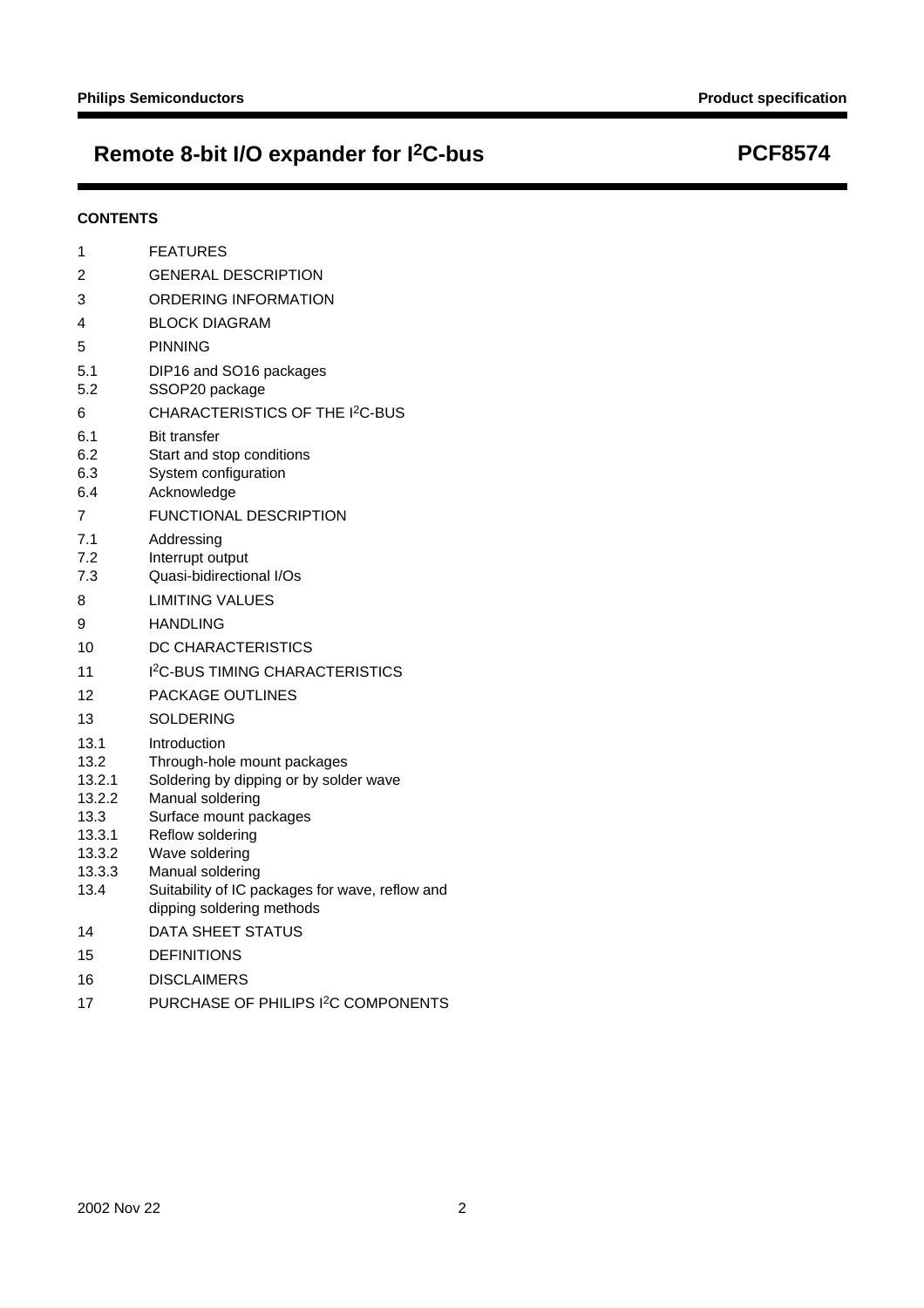## **1 FEATURES**

- Operating supply voltage 2.5 to 6 V
- Low standby current consumption of 10 µA maximum
- I<sup>2</sup>C-bus to parallel port expander
- Open-drain interrupt output
- 8-bit remote I/O port for the I2C-bus
- Compatible with most microcontrollers
- Latched outputs with high current drive capability for directly driving LEDs
- Address by 3 hardware address pins for use of up to 8 devices (up to 16 with PCF8574A)
- DIP16, or space-saving SO16 or SSOP20 packages.

## **2 GENERAL DESCRIPTION**

The PCF8574 is a silicon CMOS circuit. It provides general purpose remote I/O expansion for most microcontroller families via the two-line bidirectional bus  $(1^2C$ -bus).

The device consists of an 8-bit quasi-bidirectional port and an I2C-bus interface. The PCF8574 has a low current consumption and includes latched outputs with high current drive capability for directly driving LEDs. It also possesses an interrupt line (INT) which can be connected to the interrupt logic of the microcontroller. By sending an interrupt signal on this line, the remote I/O can inform the microcontroller if there is incoming data on its ports without having to communicate via the I<sup>2</sup>C-bus. This means that the PCF8574 can remain a simple slave device.

The PCF8574 and PCF8574A versions differ only in their slave address as shown in Fig.10.

| <b>TYPE NUMBER</b>     |                    | <b>PACKAGE</b>                                                    |                |  |  |  |  |  |
|------------------------|--------------------|-------------------------------------------------------------------|----------------|--|--|--|--|--|
|                        | <b>NAME</b>        | <b>DESCRIPTION</b>                                                | <b>VERSION</b> |  |  |  |  |  |
| PCF8574P;<br>PCF8574AP | DIP <sub>16</sub>  | plastic dual in-line package; 16 leads (300 mil)                  | SOT38-4        |  |  |  |  |  |
| PCF8574T:<br>PCF8574AT | SO <sub>16</sub>   | plastic small outline package; 16 leads; body width 7.5 mm        | SOT162-1       |  |  |  |  |  |
| PCF8574TS;             | SSOP <sub>20</sub> | plastic shrink small outline package; 20 leads; body width 4.4 mm | SOT266-1       |  |  |  |  |  |

#### **3 ORDERING INFORMATION**

 $\overline{\mathsf{P}}$  $\overline{P}$ 

 $\overline{P}$  $\overline{P}$ 

 $\overline{P}$ 

PCF8574ATS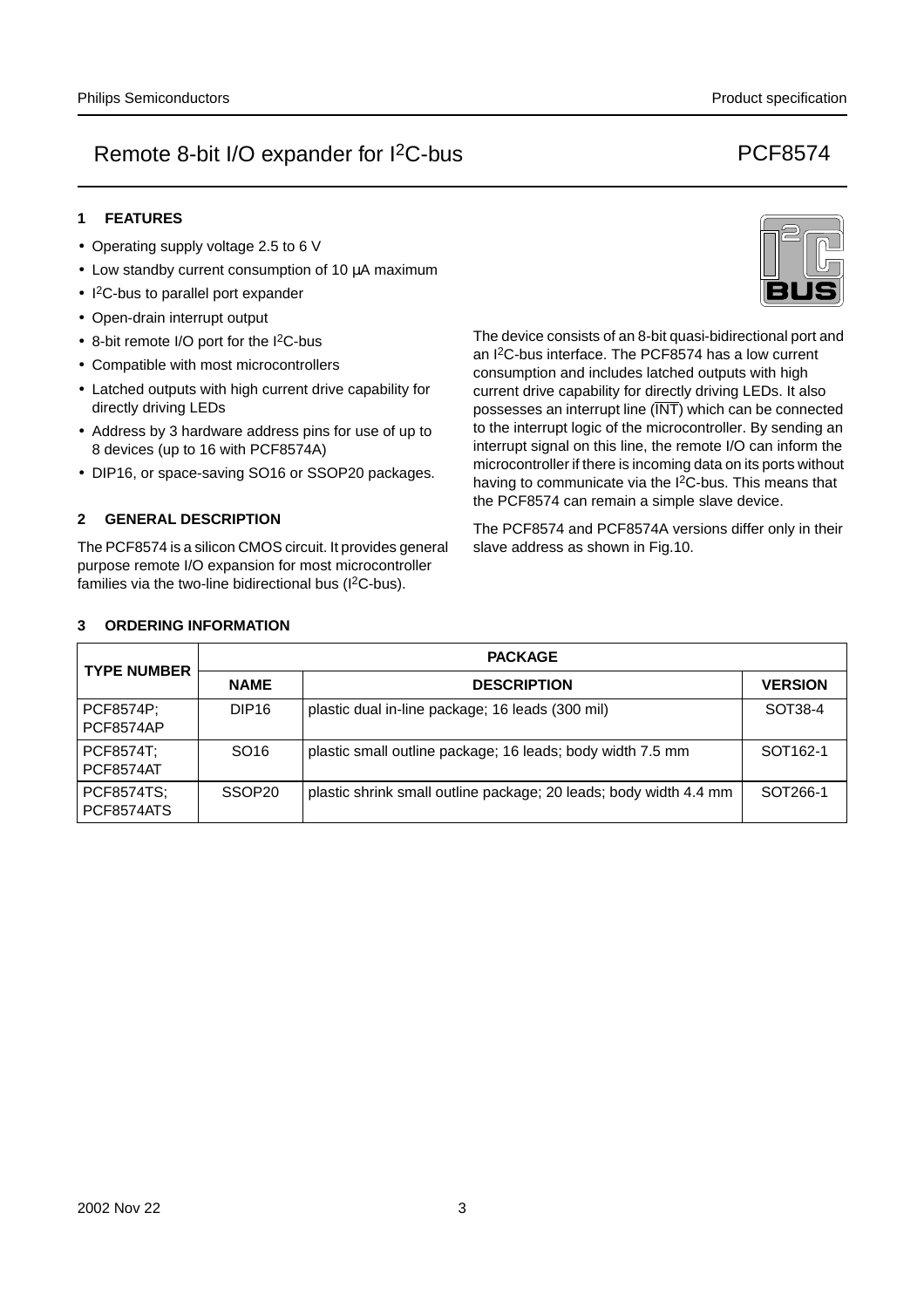## **4 BLOCK DIAGRAM**

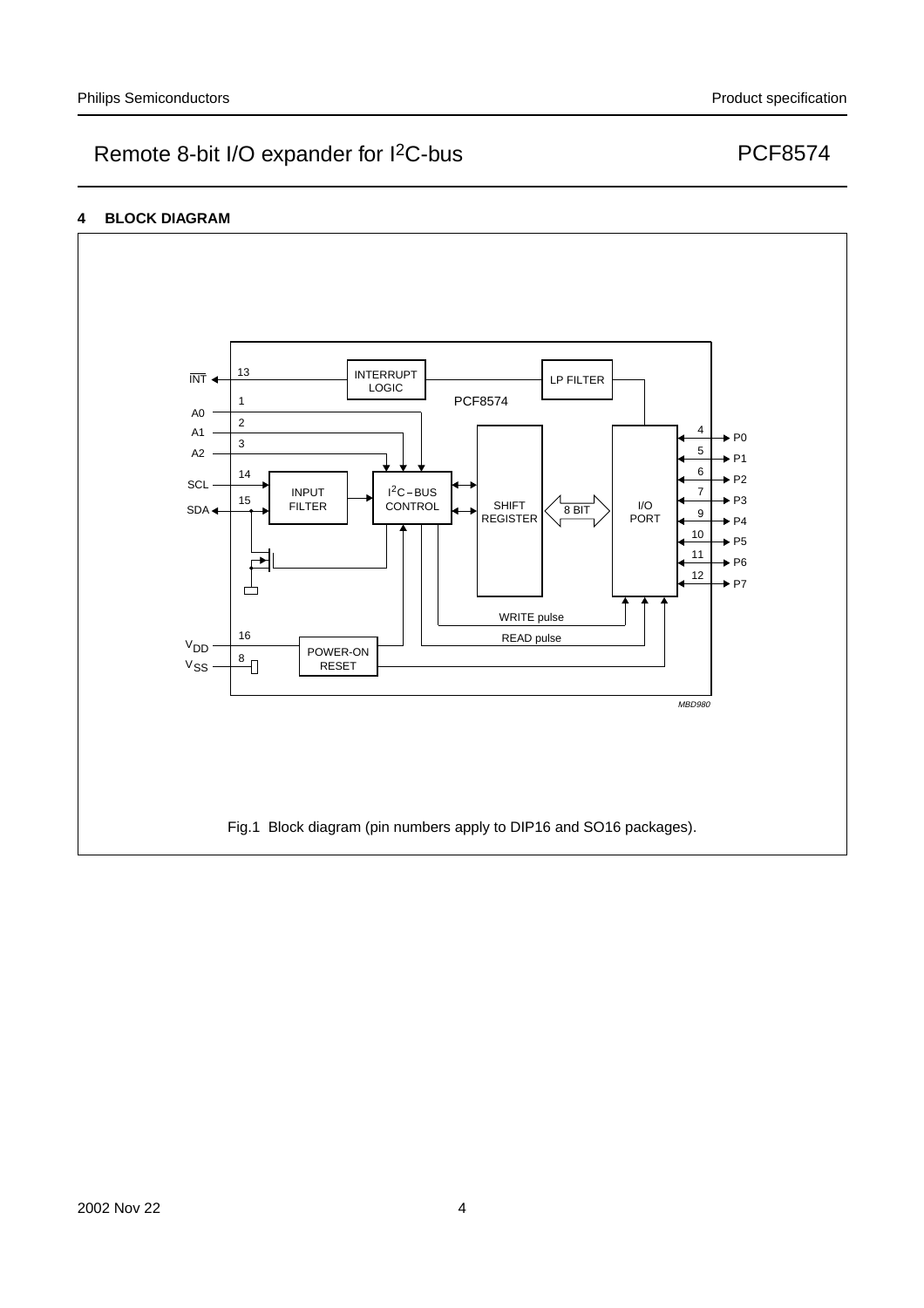#### **5 PINNING**

## **5.1 DIP16 and SO16 packages**

| <b>SYMBOL</b>   | <b>PIN</b>       | <b>DESCRIPTION</b>            |  |  |
|-----------------|------------------|-------------------------------|--|--|
| A0              |                  | address input 0               |  |  |
| A <sub>1</sub>  | $\overline{2}$   | address input 1               |  |  |
| A2              | 3                | address input 2               |  |  |
| P <sub>0</sub>  | 4                | quasi-bidirectional I/O 0     |  |  |
| P <sub>1</sub>  | 5                | quasi-bidirectional I/O 1     |  |  |
| P <sub>2</sub>  | 6                | quasi-bidirectional I/O 2     |  |  |
| P <sub>3</sub>  | 7                | quasi-bidirectional I/O 3     |  |  |
| Vss             | 8                | supply ground                 |  |  |
| P4              | $\boldsymbol{9}$ | quasi-bidirectional I/O 4     |  |  |
| P <sub>5</sub>  | 10               | quasi-bidirectional I/O 5     |  |  |
| P <sub>6</sub>  | 11               | quasi-bidirectional I/O 6     |  |  |
| P7              | 12               | quasi-bidirectional I/O 7     |  |  |
| <b>INT</b>      | 13               | interrupt output (active LOW) |  |  |
| <b>SCL</b>      | 14               | serial clock line             |  |  |
| <b>SDA</b>      | 15               | serial data line              |  |  |
| V <sub>DD</sub> | 16               | supply voltage                |  |  |

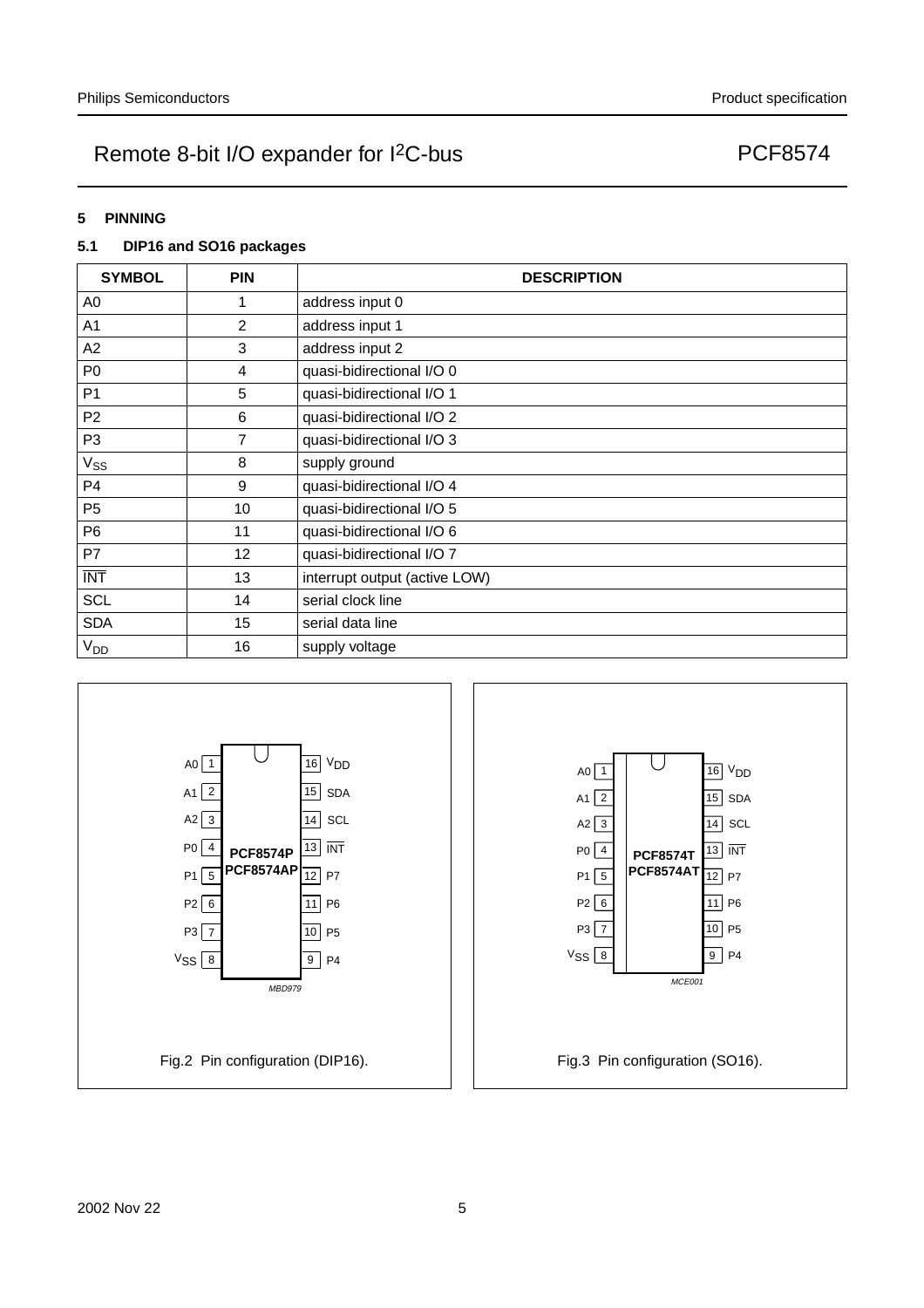## **5.2 SSOP20 package**

| <b>SYMBOL</b>   | <b>PIN</b>     | <b>DESCRIPTION</b>            |  |  |
|-----------------|----------------|-------------------------------|--|--|
| <b>INT</b>      | 1              | interrupt output (active LOW) |  |  |
| <b>SCL</b>      | $\overline{2}$ | serial clock line             |  |  |
| n.c.            | 3              | not connected                 |  |  |
| <b>SDA</b>      | 4              | serial data line              |  |  |
| V <sub>DD</sub> | 5              | supply voltage                |  |  |
| A <sub>0</sub>  | 6              | address input 0               |  |  |
| A <sub>1</sub>  | $\overline{7}$ | address input 1               |  |  |
| n.c.            | 8              | not connected                 |  |  |
| A2              | 9              | address input 2               |  |  |
| P <sub>0</sub>  | 10             | quasi-bidirectional I/O 0     |  |  |
| P <sub>1</sub>  | 11             | quasi-bidirectional I/O 1     |  |  |
| P <sub>2</sub>  | 12             | quasi-bidirectional I/O 2     |  |  |
| n.c.            | 13             | not connected                 |  |  |
| P3              | 14             | quasi-bidirectional I/O 3     |  |  |
| $V_{SS}$        | 15             | supply ground                 |  |  |
| P <sub>4</sub>  | 16             | quasi-bidirectional I/O 4     |  |  |
| P <sub>5</sub>  | 17             | quasi-bidirectional I/O 5     |  |  |
| n.c.            | 18             | not connected                 |  |  |
| P <sub>6</sub>  | 19             | quasi-bidirectional I/O 6     |  |  |
| P7              | 20             | quasi-bidirectional I/O 7     |  |  |

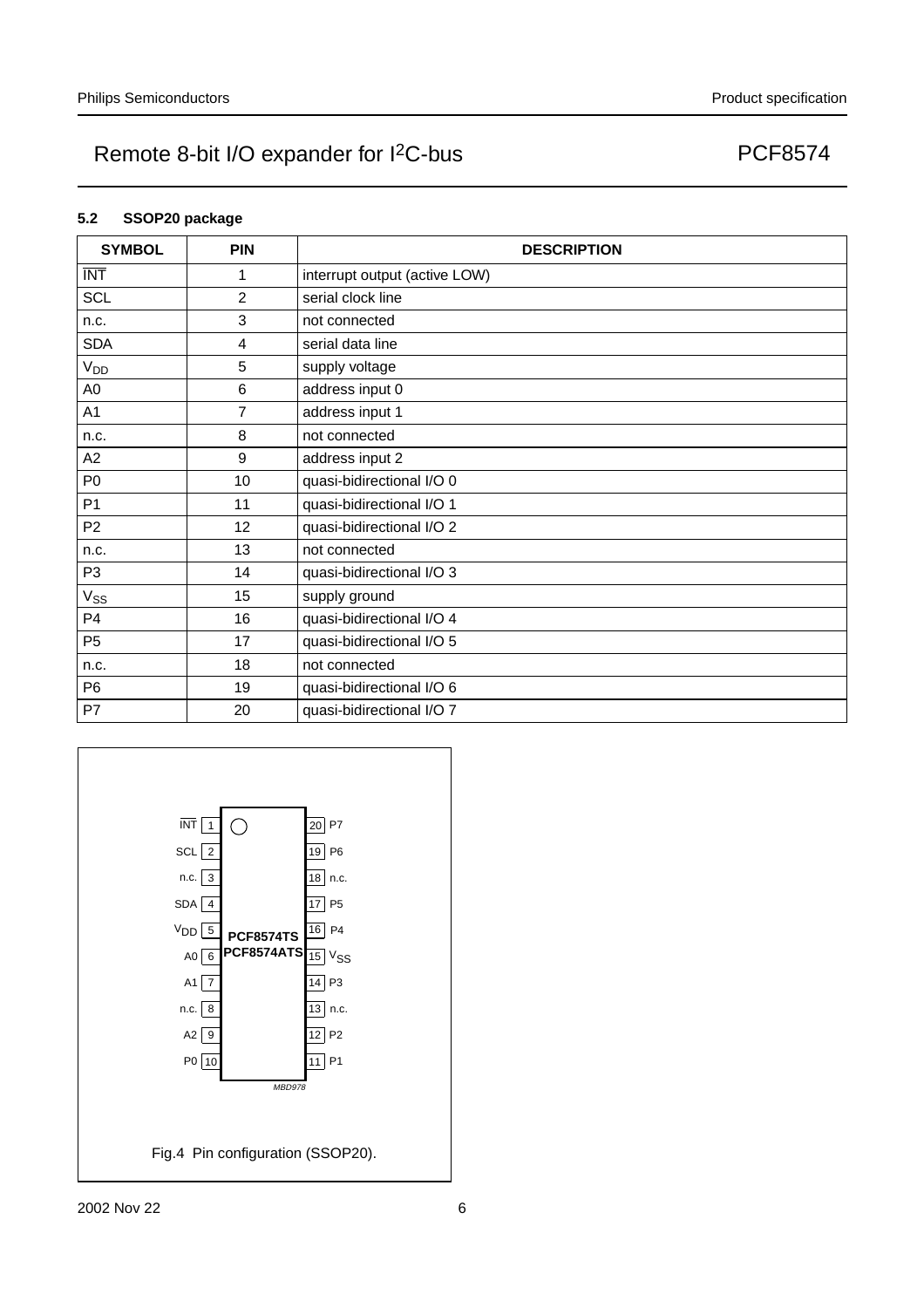#### **6 CHARACTERISTICS OF THE I2C-BUS**

The I2C-bus is for 2-way, 2-line communication between different ICs or modules. The two lines are a serial data line (SDA) and a serial clock line (SCL). Both lines must be connected to a positive supply via a pull-up resistor when connected to the output stages of a device. Data transfer may be initiated only when the bus is not busy.

#### **6.1 Bit transfer**

One data bit is transferred during each clock pulse. The data on the SDA line must remain stable during the HIGH period of the clock pulse as changes in the data line at this time will be interpreted as control signals (see Fig.5).

> S START condition

#### **6.2 Start and stop conditions**

Both data and clock lines remain HIGH when the bus is not busy. A HIGH-to-LOW transition of the data line, while the clock is HIGH is defined as the start condition (S). A LOW-to-HIGH transition of the data line while the clock is HIGH is defined as the stop condition (P) (see Fig.6).

#### **6.3 System configuration**

A device generating a message is a 'transmitter', a device receiving is the 'receiver'. The device that controls the message is the 'master' and the devices which are controlled by the master are the 'slaves' (see Fig.7).

MBC622

P STOP condition





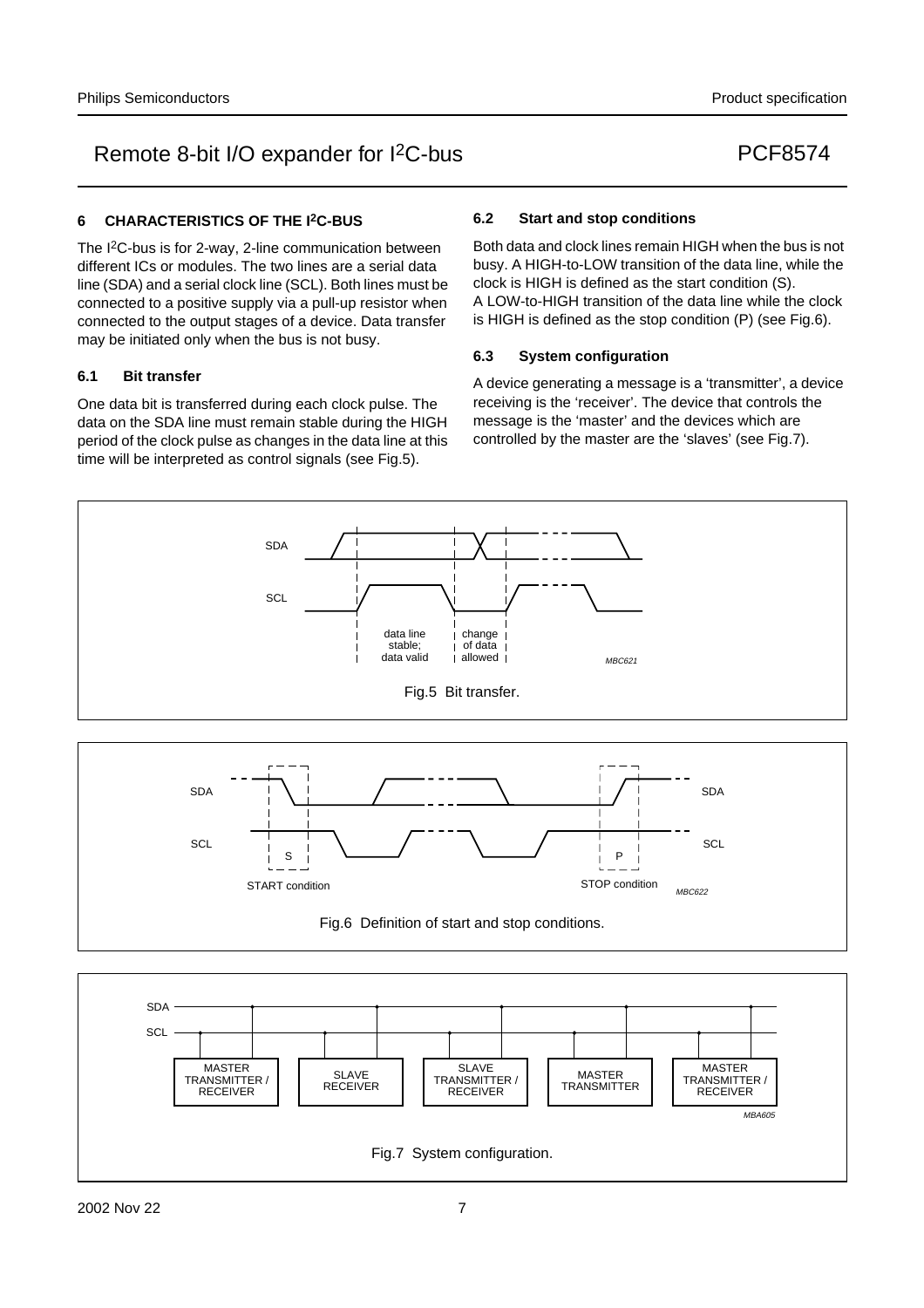#### **6.4 Acknowledge**

The number of data bytes transferred between the start and the stop conditions from transmitter to receiver is not limited. Each byte of eight bits is followed by one acknowledge bit (see Fig.8). The acknowledge bit is a HIGH level put on the bus by the transmitter whereas the master generates an extra acknowledge related clock pulse.

A slave receiver which is addressed must generate an acknowledge after the reception of each byte. Also a master must generate an acknowledge after the reception of each byte that has been clocked out of the slave transmitter. The device that acknowledges has to pull down the SDA line during the acknowledge clock pulse, so that the SDA line is stable LOW during the HIGH period of the acknowledge related clock pulse, set-up and hold times must be taken into account.

A master receiver must signal an end of data to the transmitter by **not** generating an acknowledge on the last byte that has been clocked out of the slave. In this event the transmitter must leave the data line HIGH to enable the master to generate a stop condition.

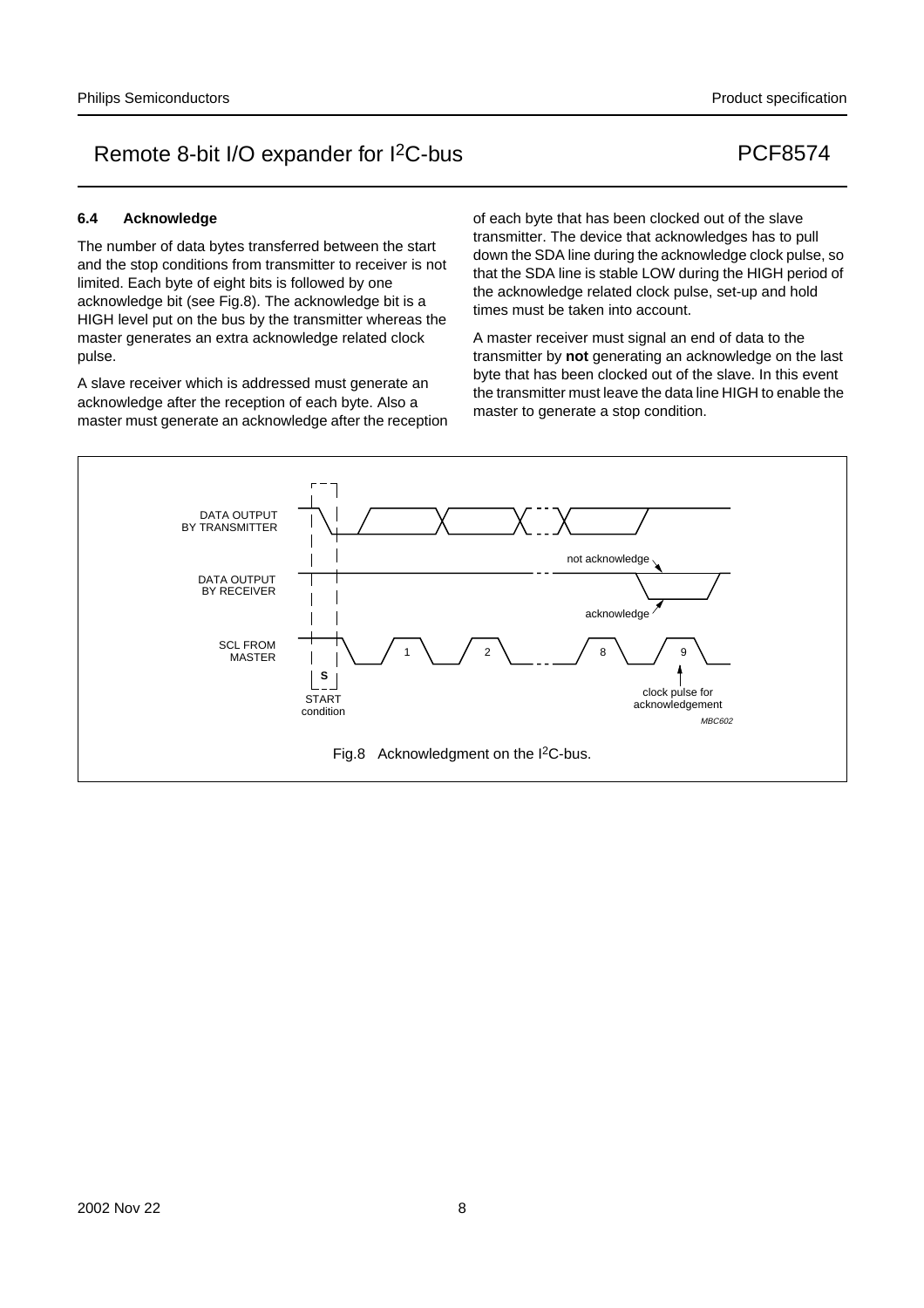## **7 FUNCTIONAL DESCRIPTION**



## **7.1 Addressing**

For addressing see Figs 10, 11 and 12.



Each of the PCF8574's eight I/Os can be independently used as an input or output. Input data is transferred from the port to the microcontroller by the READ mode (see Fig.12). Output data is transmitted to the port by the WRITE mode (see Fig.11).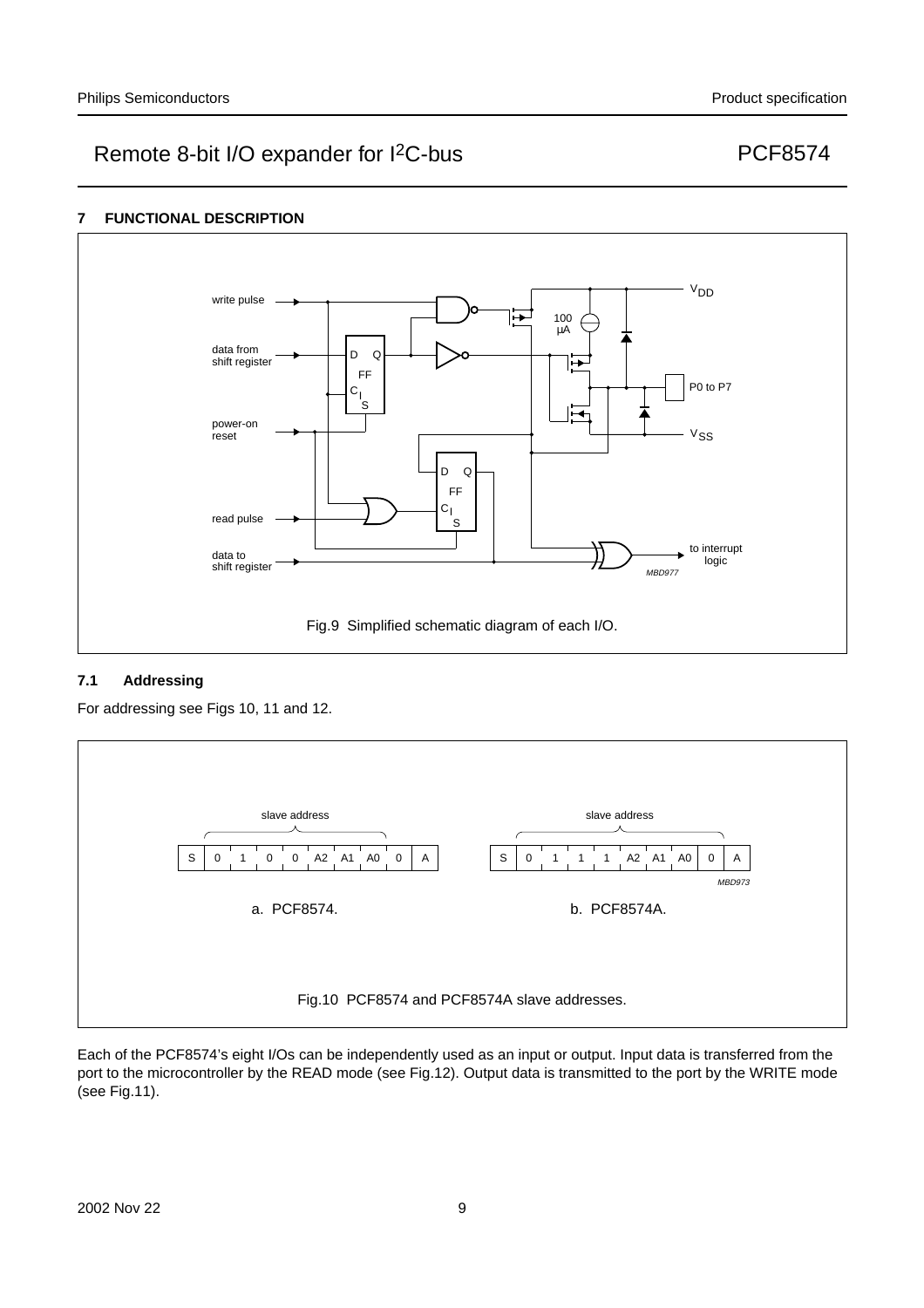# Remote 8-bit I/O expander for I<sup>2</sup>C-bus Remote 8-bit I/O expander for I2C-bus

PCF8574



 $\omega$  rotated correctly when browsing through the pdf in the Acrobat reader.This text is here in the pdf in the  $\alpha$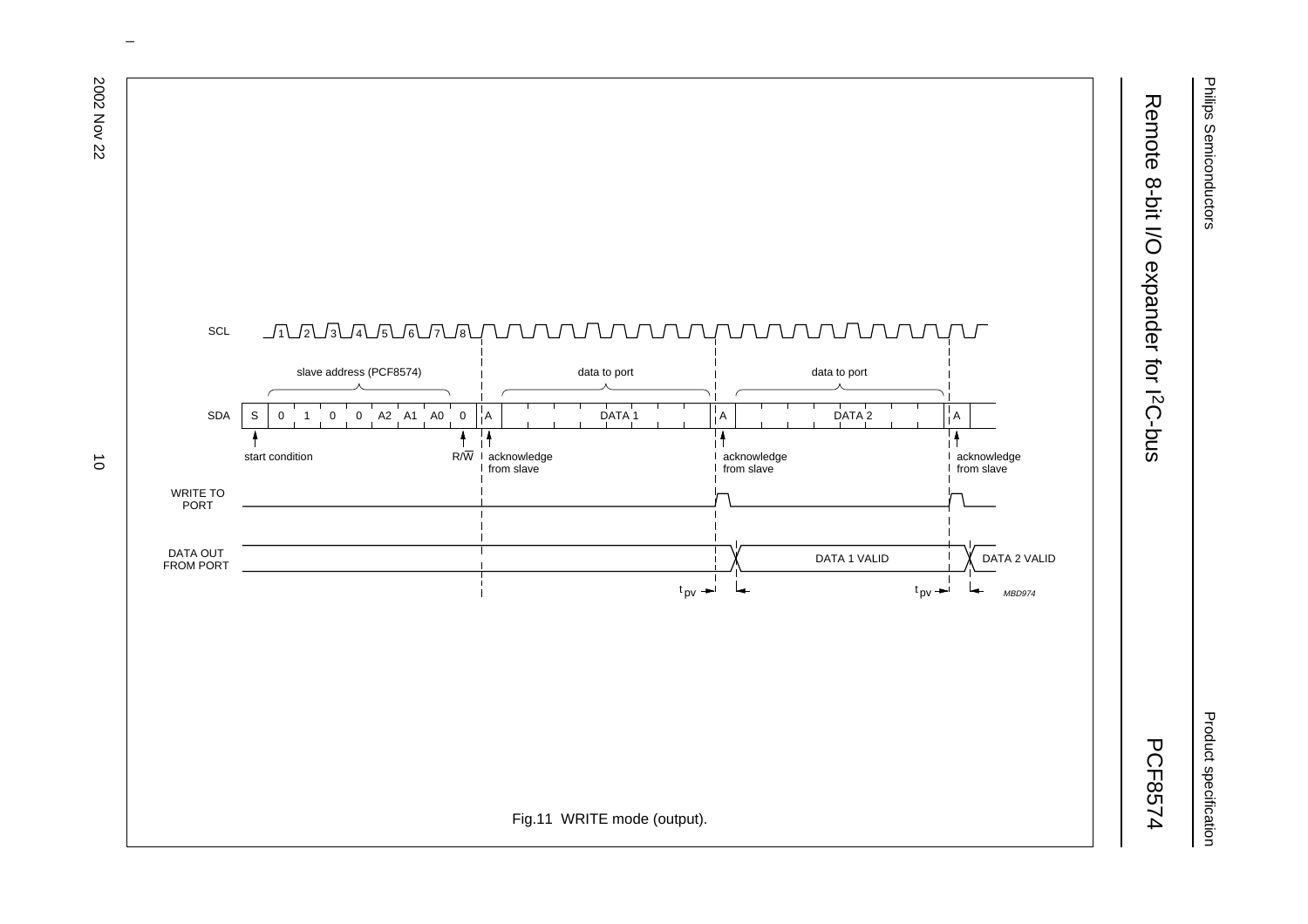Philips Semiconductors Philips Semiconductors

Product specification Product specification

# Remote 8-bit I/O expander for I<sup>2</sup>C-bus Remote 8-bit I/O expander for I2C-bus

PCF8574



 $\omega$  rotated correctly when browsing through the pdf in the Acrobat reader.This text is here in the pdf in the  $\alpha$ 

 $\overrightarrow{a}$ 

2002 Nov 22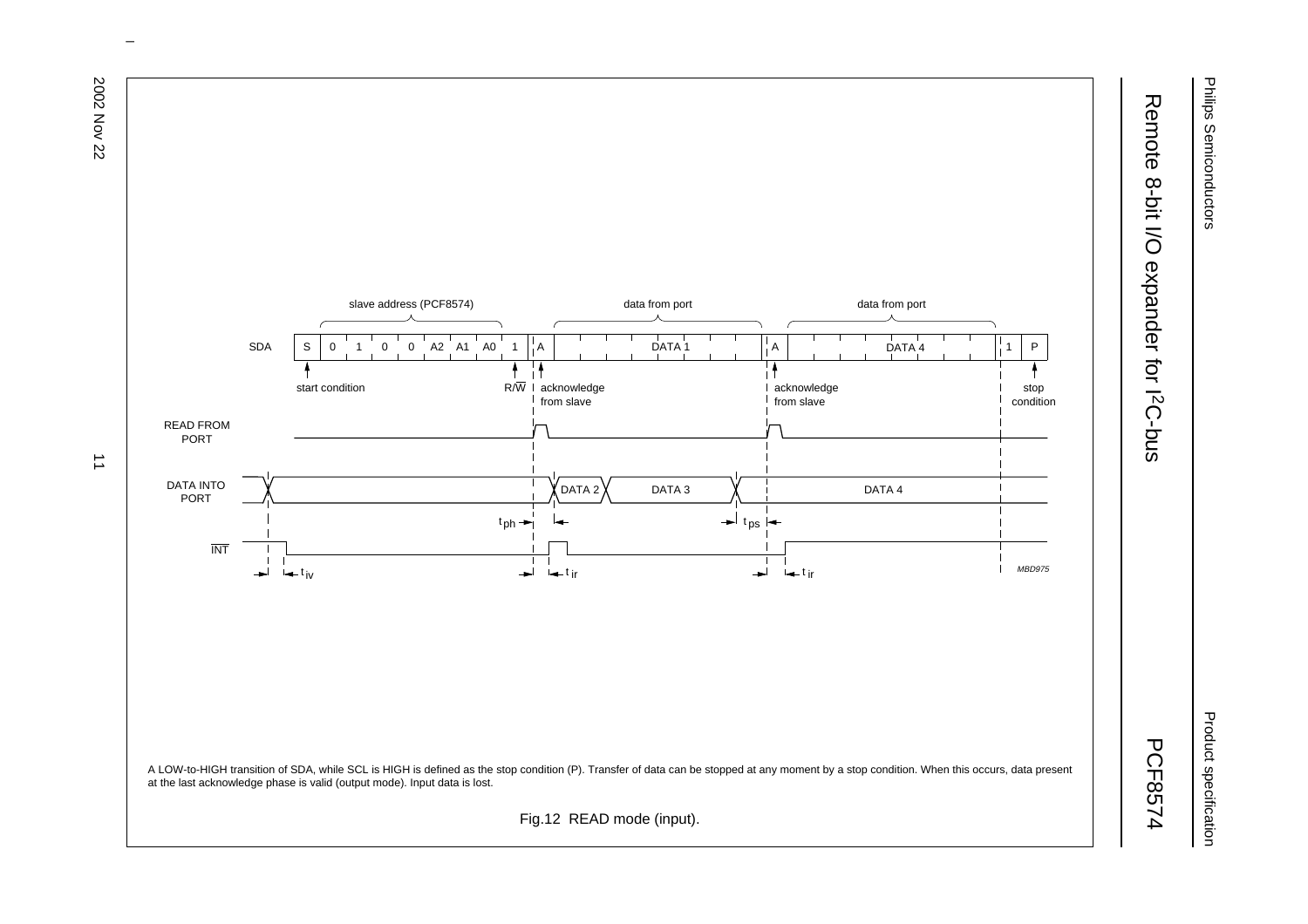## **7.2 Interrupt output**

The PCF8574 provides an open-drain output  $(\overline{\text{INT}})$  which can be fed to a corresponding input of the microcontroller (see Figs 13 and 14). This gives these chips a type of master function which can initiate an action elsewhere in the system.

An interrupt is generated by any rising or falling edge of the port inputs in the input mode. After time  $t_{iv}$  the signal  $\overline{INT}$  is valid.

Resetting and reactivating the interrupt circuit is achieved when data on the port is changed to the original setting or data is read from or written to the port which has generated the interrupt.

Resetting occurs as follows:

- In the READ mode at the acknowledge bit after the rising edge of the SCL signal
- In the WRITE mode at the acknowledge bit after the HIGH-to-LOW transition of the SCL signal

• Interrupts which occur during the acknowledge clock pulse may be lost (or very short) due to the resetting of the interrupt during this pulse.

Each change of the I/Os after resetting will be detected and, after the next rising clock edge, will be transmitted as INT. Reading from or writing to another device does not affect the interrupt circuit.

## **7.3 Quasi-bidirectional I/Os**

A quasi-bidirectional I/O can be used as an input or output without the use of a control signal for data direction (see Fig.15). At power-on the I/Os are HIGH. In this mode only a current source to  $V_{DD}$  is active. An additional strong pull-up to  $V_{DD}$  allows fast rising edges into heavily loaded outputs. These devices turn on when an output is written HIGH, and are switched off by the negative edge of SCL. The I/Os should be HIGH before being used as inputs.



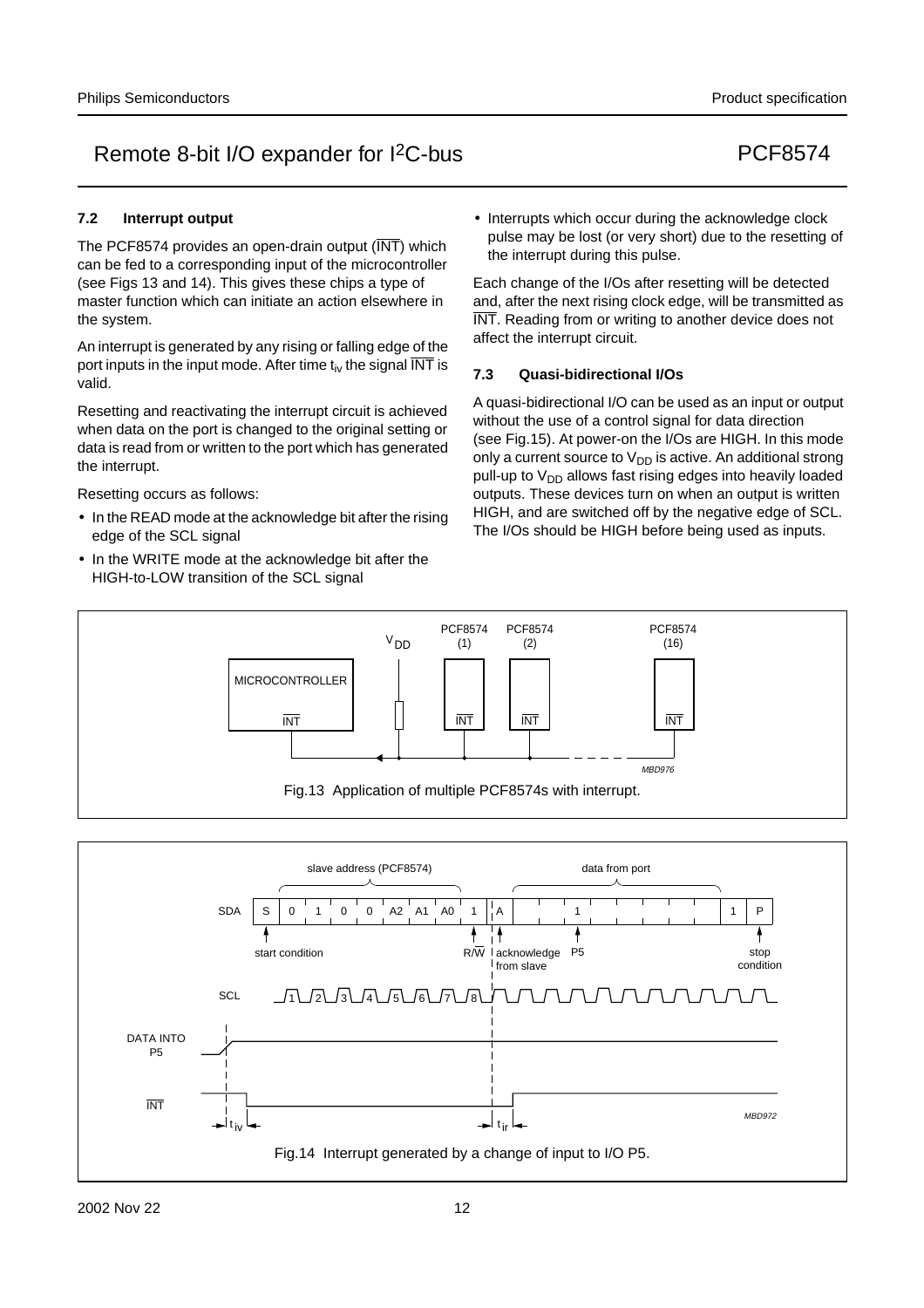# Remote 8-bit I/O expander for I<sup>2</sup>C-bus Remote 8-bit I/O expander for I2C-bus

PCF8574



 $\omega$  rotated correctly when browsing through the pdf in the Acrobat reader.This text is here in the pdf in the  $\alpha$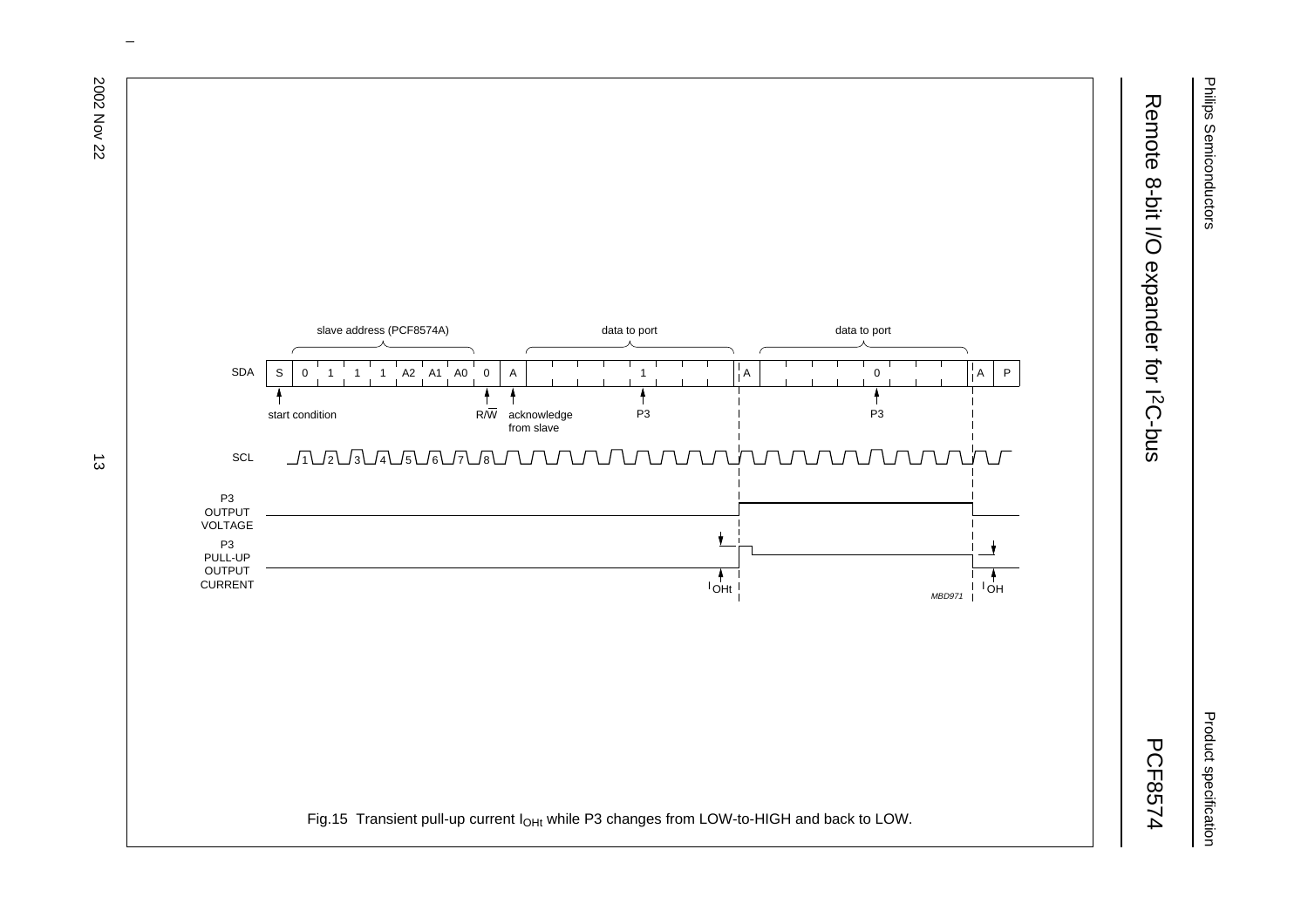#### **8 LIMITING VALUES**

In accordance with the Absolute Maximum Rating System (IEC 60134).

| <b>SYMBOL</b>    | <b>PARAMETER</b>             | MIN.           | MAX.           | <b>UNIT</b> |
|------------------|------------------------------|----------------|----------------|-------------|
| V <sub>DD</sub>  | supply voltage               | $-0.5$         | $+7.0$         | V           |
| $V_{1}$          | input voltage                | $V_{SS}$ – 0.5 | $V_{DD}$ + 0.5 | V           |
| JI.              | DC input current             | —              | ±20            | mA          |
| $I_{\rm O}$      | DC output current            |                | ±25            | mA          |
| $I_{DD}$         | supply current               |                | ±100           | mA          |
| $I_{SS}$         | supply current               |                | ±100           | mA          |
| $P_{\text{tot}}$ | total power dissipation      |                | 400            | mW          |
| $P_{O}$          | power dissipation per output |                | 100            | mW          |
| $T_{\text{stg}}$ | storage temperature          | $-65$          | $+150$         | $^{\circ}C$ |
| l amb            | ambient temperature          | $-40$          | $+85$          | $^{\circ}C$ |

#### **9 HANDLING**

Inputs and outputs are protected against electrostatic discharge in normal handling. However it is good practice to take normal precautions appropriate to handling MOS devices (see "Handling MOS devices").

## **10 DC CHARACTERISTICS**

 $V_{DD} = 2.5$  to 6 V;  $V_{SS} = 0$  V; T<sub>amb</sub> = -40 to +85 °C; unless otherwise specified.

| <b>SYMBOL</b>    | <b>PARAMETER</b>            | <b>CONDITIONS</b>                                                                                  | MIN.                     | TYP. | MAX.           | <b>UNIT</b> |
|------------------|-----------------------------|----------------------------------------------------------------------------------------------------|--------------------------|------|----------------|-------------|
| <b>Supply</b>    |                             |                                                                                                    |                          |      |                |             |
| V <sub>DD</sub>  | supply voltage              |                                                                                                    | 2.5                      |      | 6.0            | $\vee$      |
| l <sub>DD</sub>  | supply current              | operating mode; $V_{DD} = 6 V$ ;  <br>no load; $V_1 = V_{DD}$ or $V_{SS}$ ;<br>$f_{SCL}$ = 100 kHz |                          | 40   | 100            | μA          |
| $I_{\text{stb}}$ | standby current             | standby mode; $V_{DD} = 6 V$ ;<br>no load; $V_1 = V_{DD}$ or $V_{SS}$                              | $\overline{\phantom{m}}$ | 2.5  | 10             | μA          |
| V <sub>POR</sub> | Power-on reset voltage      | $V_{DD} = 6 V$ ; no load;<br>$V_1 = V_{DD}$ or $V_{SS}$ ; note 1                                   |                          | 1.3  | 2.4            | $\vee$      |
|                  | Input SCL; input/output SDA |                                                                                                    |                          |      |                |             |
| $V_{IL}$         | LOW level input voltage     |                                                                                                    | $-0.5$                   |      | $+0.3VDD$      | V           |
| V <sub>IH</sub>  | HIGH level input voltage    |                                                                                                    | 0.7V <sub>DD</sub>       |      | $V_{DD}$ + 0.5 | $\vee$      |
| $I_{OL}$         | LOW level output current    | $V_{OL} = 0.4 V$                                                                                   | 3                        | —    |                | mA          |
| IL.              | leakage current             | $V_1 = V_{DD}$ or $V_{SS}$                                                                         | $-1$                     | —    | $+1$           | μA          |
| $C_i$            | input capacitance           | $V_1 = V_{SS}$                                                                                     | $\overline{\phantom{m}}$ |      | $\overline{7}$ | pF          |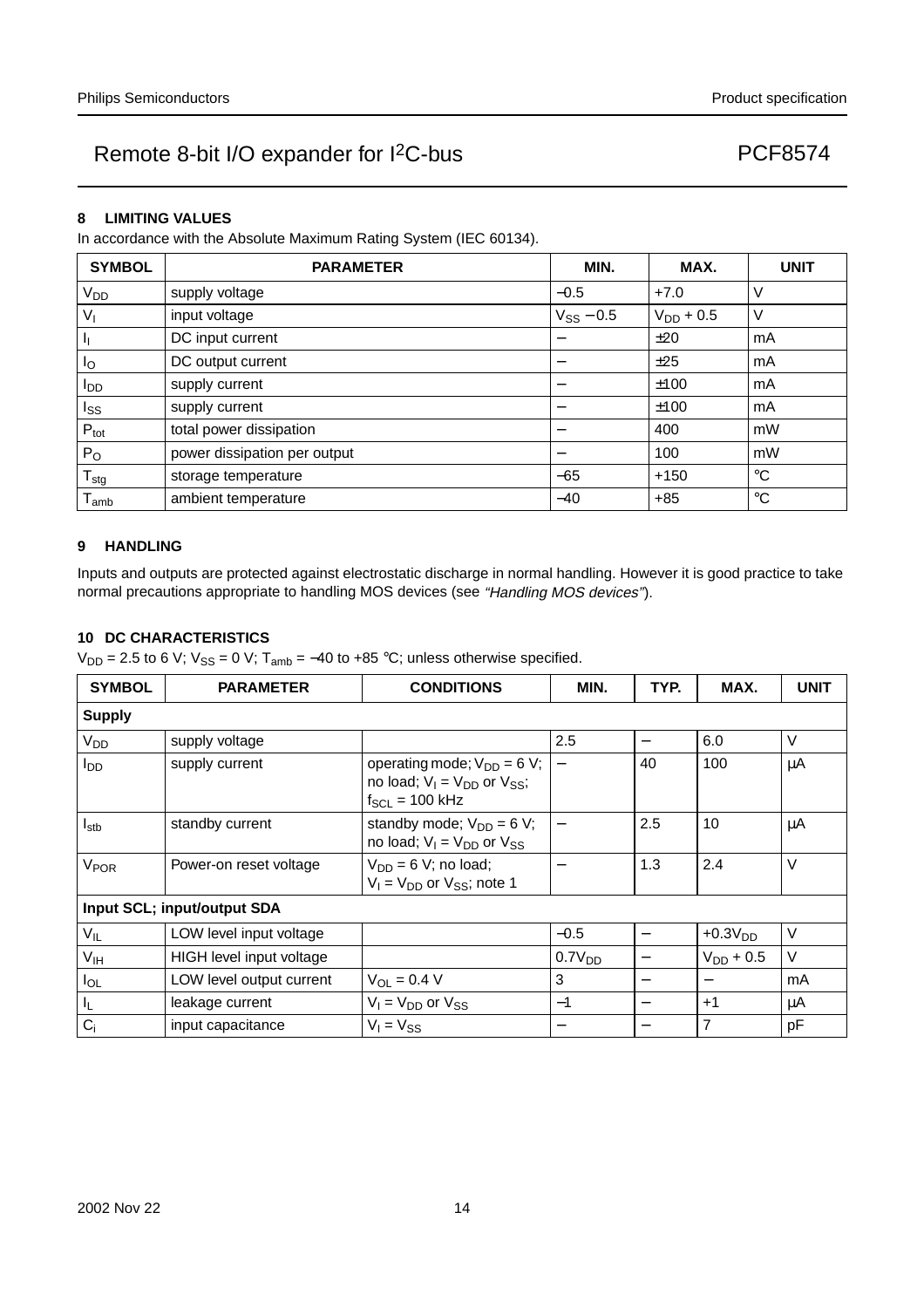| <b>SYMBOL</b>              | <b>PARAMETER</b>                                             | <b>CONDITIONS</b>                                                                | MIN.                     | TYP.                     | MAX.                     | <b>UNIT</b> |  |  |
|----------------------------|--------------------------------------------------------------|----------------------------------------------------------------------------------|--------------------------|--------------------------|--------------------------|-------------|--|--|
| I/Os                       |                                                              |                                                                                  |                          |                          |                          |             |  |  |
| $V_{IL}$                   | LOW level input voltage                                      |                                                                                  | $-0.5$                   | $\overline{\phantom{0}}$ | $+0.3VDD$                | $\vee$      |  |  |
| V <sub>IH</sub>            | HIGH level input voltage                                     |                                                                                  | 0.7V <sub>DD</sub>       |                          | $V_{DD} + 0.5$           | $\vee$      |  |  |
| I <sub>IHL(max)</sub>      | maximum allowed input<br>current through protection<br>diode | $V_1 \ge V_{DD}$ or $V_1 \le V_{SS}$                                             |                          |                          | ±400                     | $\mu$ A     |  |  |
| $I_{OL}$                   | LOW level output current                                     | $V_{OL} = 1 V$ ; $V_{DD} = 5 V$                                                  | 10                       | 25                       | $\overline{\phantom{0}}$ | mA          |  |  |
| I <sub>OH</sub>            | HIGH level output current                                    | $V_{OH} = V_{SS}$                                                                | 30                       |                          | 300                      | $\mu$ A     |  |  |
| $I_{OHt}$                  | transient pull-up current                                    | HIGH during acknowledge<br>(see Fig.15); $V_{OH} = V_{SS}$ ;<br>$V_{DD} = 2.5 V$ |                          | $-1$                     |                          | mA          |  |  |
| $C_i$                      | input capacitance                                            |                                                                                  |                          | $\overline{\phantom{0}}$ | 10                       | pF          |  |  |
| C <sub>o</sub>             | output capacitance                                           |                                                                                  |                          |                          | 10                       | pF          |  |  |
|                            | Port timing; $C_L \le 100$ pF (see Figs 11 and 12)           |                                                                                  |                          |                          |                          |             |  |  |
| $t_{pv}$                   | output data valid                                            |                                                                                  | $\overline{\phantom{0}}$ | $\equiv$                 | $\overline{\mathbf{4}}$  | μs          |  |  |
| $t_{\rm su}$               | input data set-up time                                       |                                                                                  | 0                        |                          |                          | μs          |  |  |
| t <sub>h</sub>             | input data hold time                                         |                                                                                  | 4                        |                          |                          | μs          |  |  |
|                            | Interrupt $\overline{\text{INT}}$ (see Fig.14)               |                                                                                  |                          |                          |                          |             |  |  |
| $I_{OL}$                   | LOW level output current                                     | $V_{OL} = 0.4 V$                                                                 | 1.6                      | —                        |                          | mA          |  |  |
| $I_{L}$                    | leakage current                                              | $V_1 = V_{DD}$ or $V_{SS}$                                                       | $-1$                     | $\overline{\phantom{0}}$ | $+1$                     | μA          |  |  |
| TIMING; $C_L \le 100$ pF   |                                                              |                                                                                  |                          |                          |                          |             |  |  |
| $t_{iv}$                   | input data valid time                                        |                                                                                  |                          |                          | 4                        | μs          |  |  |
| $t_{ir}$                   | reset delay time                                             |                                                                                  |                          | $\overline{\phantom{0}}$ | $\overline{4}$           | μs          |  |  |
| Select inputs A0 to A2     |                                                              |                                                                                  |                          |                          |                          |             |  |  |
| $\mathsf{V}_{\mathsf{IL}}$ | LOW level input voltage                                      |                                                                                  | $-0.5$                   | $\overline{\phantom{0}}$ | $+0.3VDD$                | $\vee$      |  |  |
| $V_{\text{IH}}$            | HIGH level input voltage                                     |                                                                                  | 0.7V <sub>DD</sub>       | $\overline{\phantom{0}}$ | $V_{DD}$ + 0.5           | $\vee$      |  |  |
| Ιu                         | input leakage current                                        | pin at V <sub>DD</sub> or V <sub>SS</sub>                                        | $-250$                   |                          | $+250$                   | nA          |  |  |

**Note**

1. The Power-on reset circuit resets the I<sup>2</sup>C-bus logic at  $V_{DD}$  <  $V_{POR}$  and sets all I/Os to logic 1 (with current source to V<sub>DD</sub>).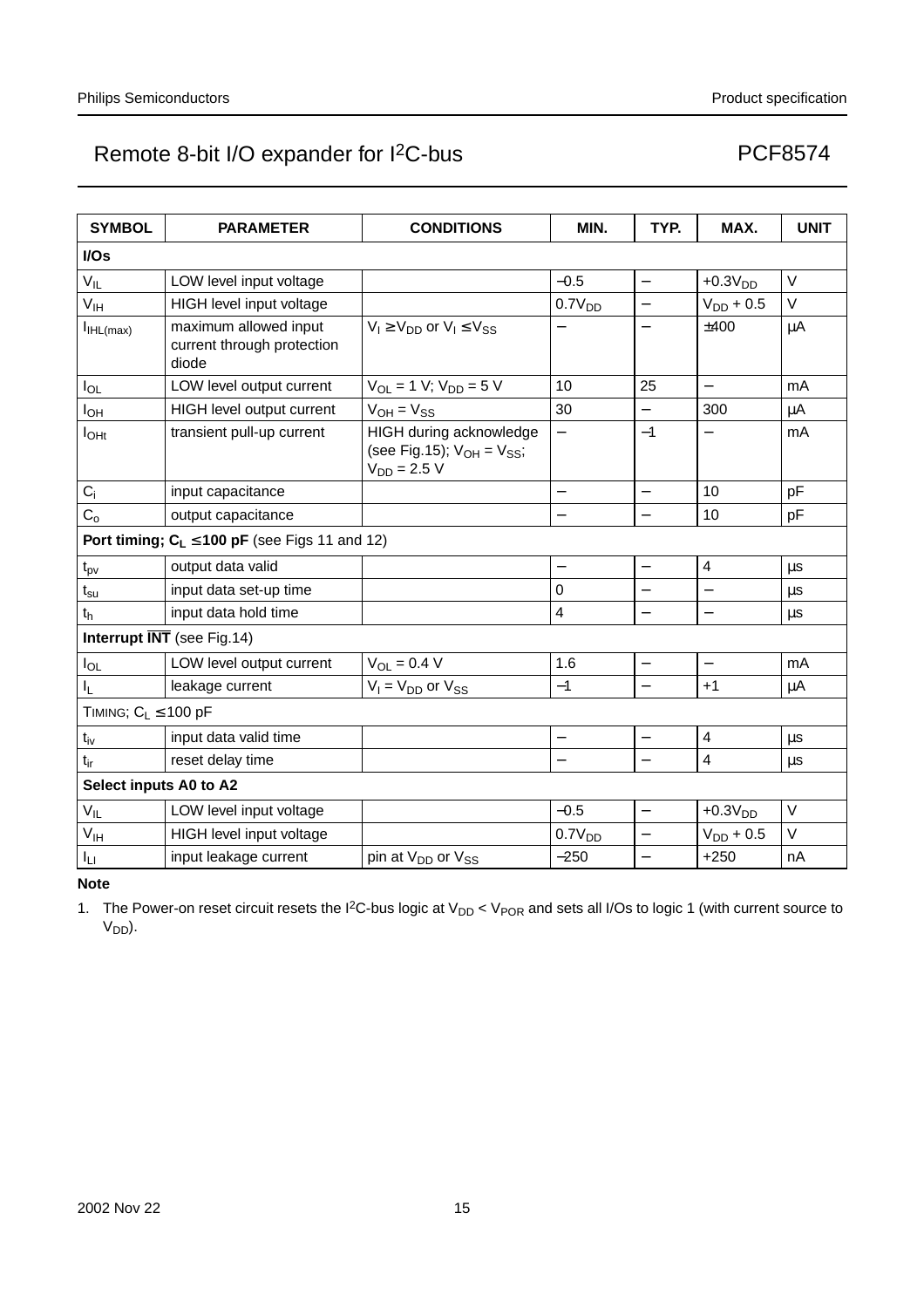#### **11 I2C-BUS TIMING CHARACTERISTICS**

| <b>SYMBOL</b>       | <b>PARAMETER</b>                        | MIN. | TYP.                             | MAX.                     | <b>UNIT</b> |  |  |  |  |
|---------------------|-----------------------------------------|------|----------------------------------|--------------------------|-------------|--|--|--|--|
|                     | $12C$ -bus timing (see Fig. 16; note 1) |      |                                  |                          |             |  |  |  |  |
| $f_{SCL}$           | SCL clock frequency                     |      | -                                | 100                      | kHz         |  |  |  |  |
| $t_{SW}$            | tolerable spike width on bus            |      | -                                | 100                      | ns          |  |  |  |  |
| $t_{\text{BUF}}$    | bus free time                           | 4.7  |                                  | $\qquad \qquad$          | μs          |  |  |  |  |
| $t_{\text{SU;STA}}$ | START condition set-up time             | 4.7  | $\overline{\phantom{0}}$         | $\overline{\phantom{0}}$ | μs          |  |  |  |  |
| t <sub>HD;STA</sub> | START condition hold time               | 4.0  | $\overline{\phantom{0}}$         |                          | μs          |  |  |  |  |
| $t_{LOW}$           | <b>SCL LOW time</b>                     | 4.7  | —                                |                          | μs          |  |  |  |  |
| <sup>t</sup> HIGH   | <b>SCL HIGH time</b>                    | 4.0  |                                  |                          | μs          |  |  |  |  |
| $t_r$               | SCL and SDA rise time                   | -    | $\overline{\phantom{0}}$         | 1.0                      | $\mu$ s     |  |  |  |  |
| $t_f$               | SCL and SDA fall time                   |      | -                                | 0.3                      | μs          |  |  |  |  |
| $t_{\text{SU;DAT}}$ | data set-up time                        | 250  | $\overbrace{\phantom{12322111}}$ |                          | ns          |  |  |  |  |
| $t_{HD;DAT}$        | data hold time                          | 0    | $\overline{\phantom{0}}$         |                          | ns          |  |  |  |  |
| t <sub>VD;DAT</sub> | SCL LOW to data out valid               |      | $\overline{\phantom{0}}$         | 3.4                      | μs          |  |  |  |  |
| t <sub>su;sto</sub> | STOP condition set-up time              | 4.0  | —                                |                          | μs          |  |  |  |  |

#### **Note**

1. All the timing values are valid within the operating supply voltage and ambient temperature range and refer to  $V_{I L}$ and  $V_{IH}$  with an input voltage swing of  $V_{SS}$  to  $V_{DD}$ .

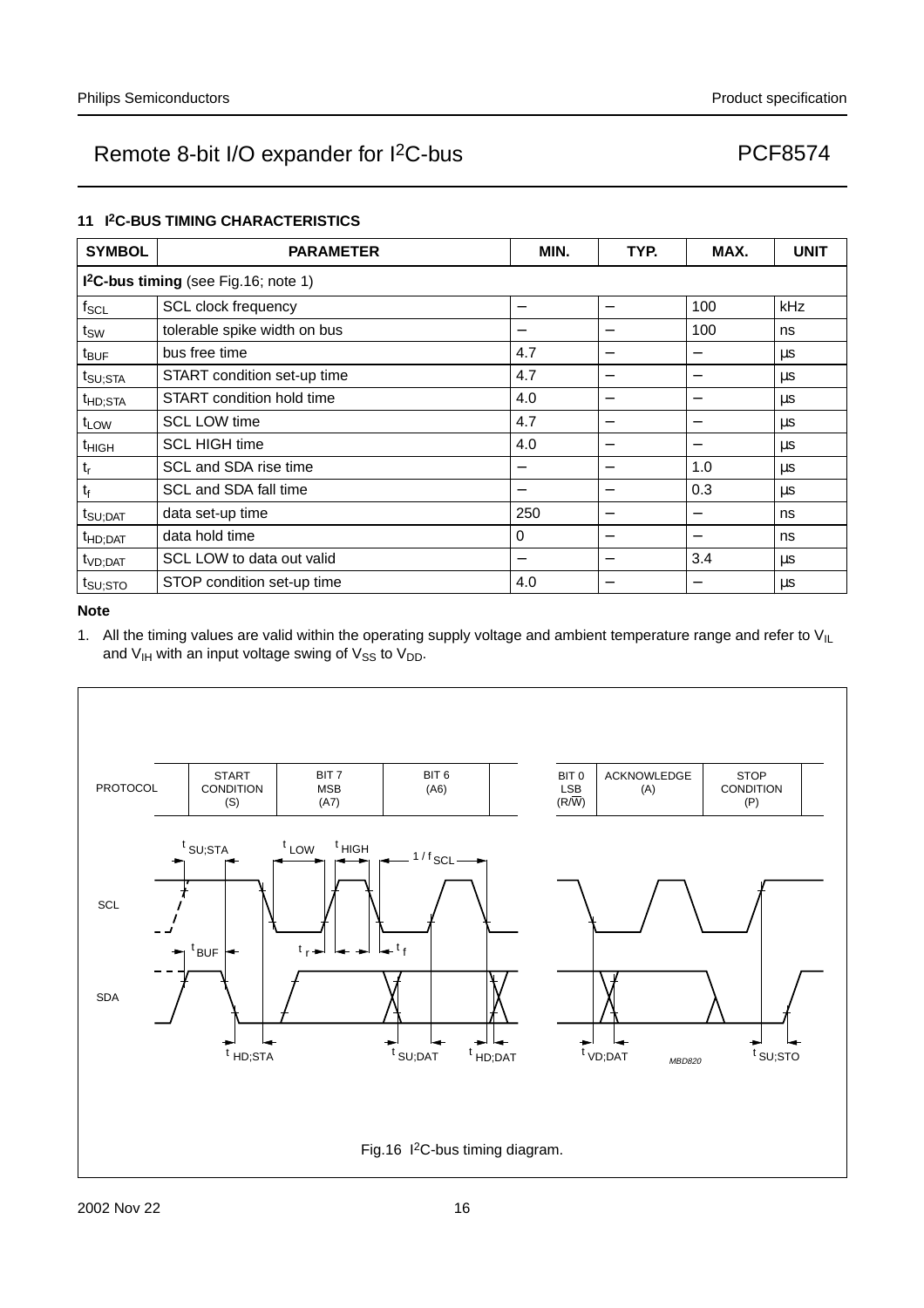#### **12 PACKAGE OUTLINES**

**DIP16: plastic dual in-line package; 16 leads (300 mil) SOT38-4**



| <b>UNIT</b> | A<br>max. | A۰<br>min. | A <sub>2</sub><br>max. | b              | b.             | $\mathsf{D}_2$ | -<br>v         | D <sup>(1)</sup> | (1)          | е    | e.   | -            | $M_F$        | Mн           | w     | Z <sup>(1)</sup><br>max. |
|-------------|-----------|------------|------------------------|----------------|----------------|----------------|----------------|------------------|--------------|------|------|--------------|--------------|--------------|-------|--------------------------|
| mm          | 4.2       | 0.51       | 3.2                    | 1.73<br>l.30   | 0.53<br>0.38   | .25<br>0.85    | 0.36<br>0.23   | 19.50<br>18.55   | 6.48<br>6.20 | 2.54 | 7.62 | 3.60<br>3.05 | 8.25<br>7.80 | 10.0<br>8.3  | 0.254 | 0.76                     |
| inches      | 0.17      | 0.020      | 0.13                   | 0.068<br>0.051 | 0.021<br>0.015 | 0.049<br>0.033 | 0.014<br>0.009 | 0.77<br>0.73     | 0.26<br>0.24 | 0.10 | 0.30 | 0.14<br>0.12 | 0.32<br>0.31 | 0.39<br>0.33 | 0.01  | 0.030                    |

#### **Note**

1. Plastic or metal protrusions of 0.25 mm maximum per side are not included.

| <b>OUTLINE</b> |      | <b>REFERENCES</b> | <b>EUROPEAN</b> | <b>ISSUE DATE</b> |                   |                             |
|----------------|------|-------------------|-----------------|-------------------|-------------------|-----------------------------|
| <b>VERSION</b> | IEC. | <b>JEDEC</b>      | <b>EIAJ</b>     |                   | <b>PROJECTION</b> |                             |
| SOT38-4        |      |                   |                 |                   | $\bigoplus$       | $-92 - 11 - 17$<br>95-01-14 |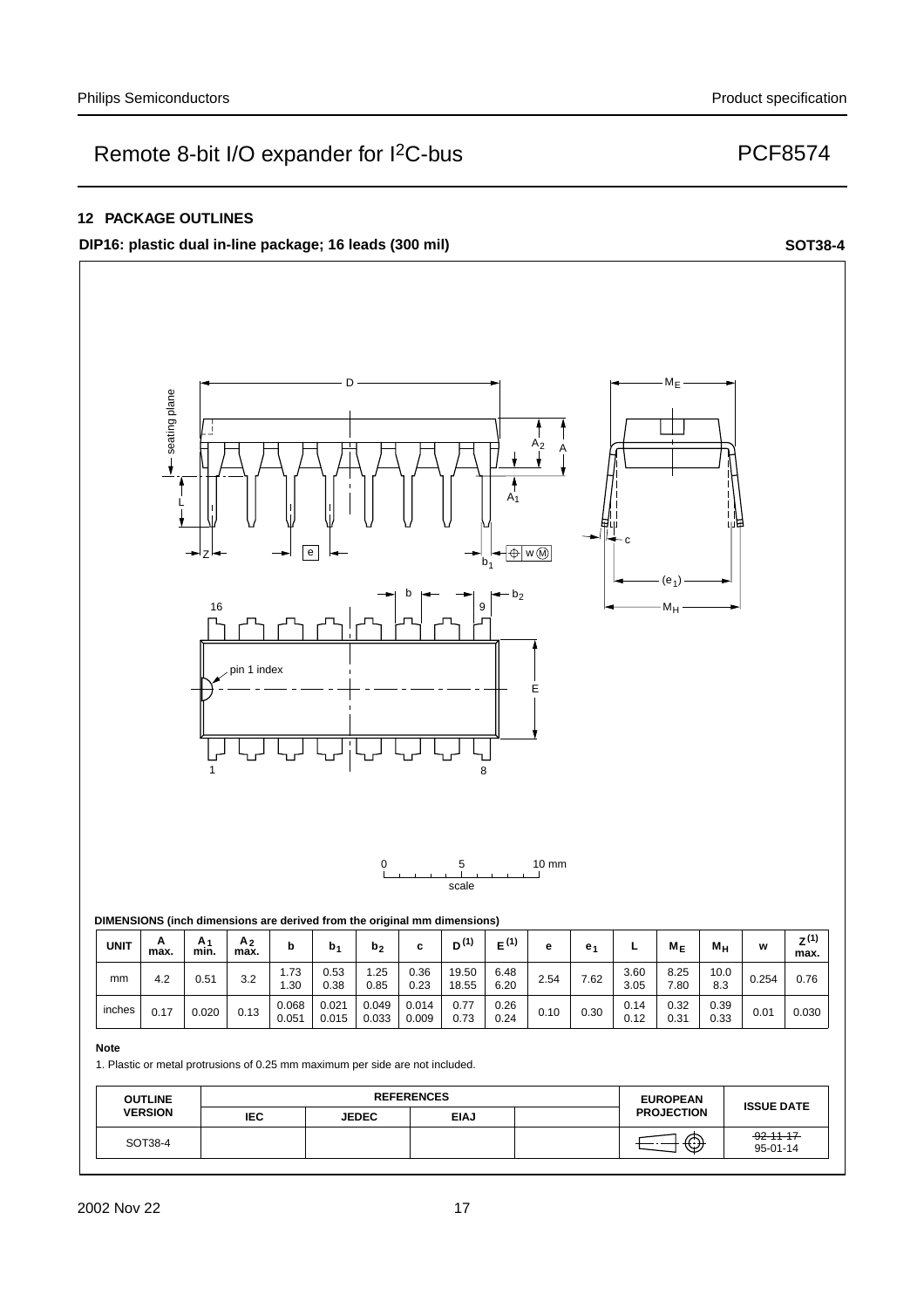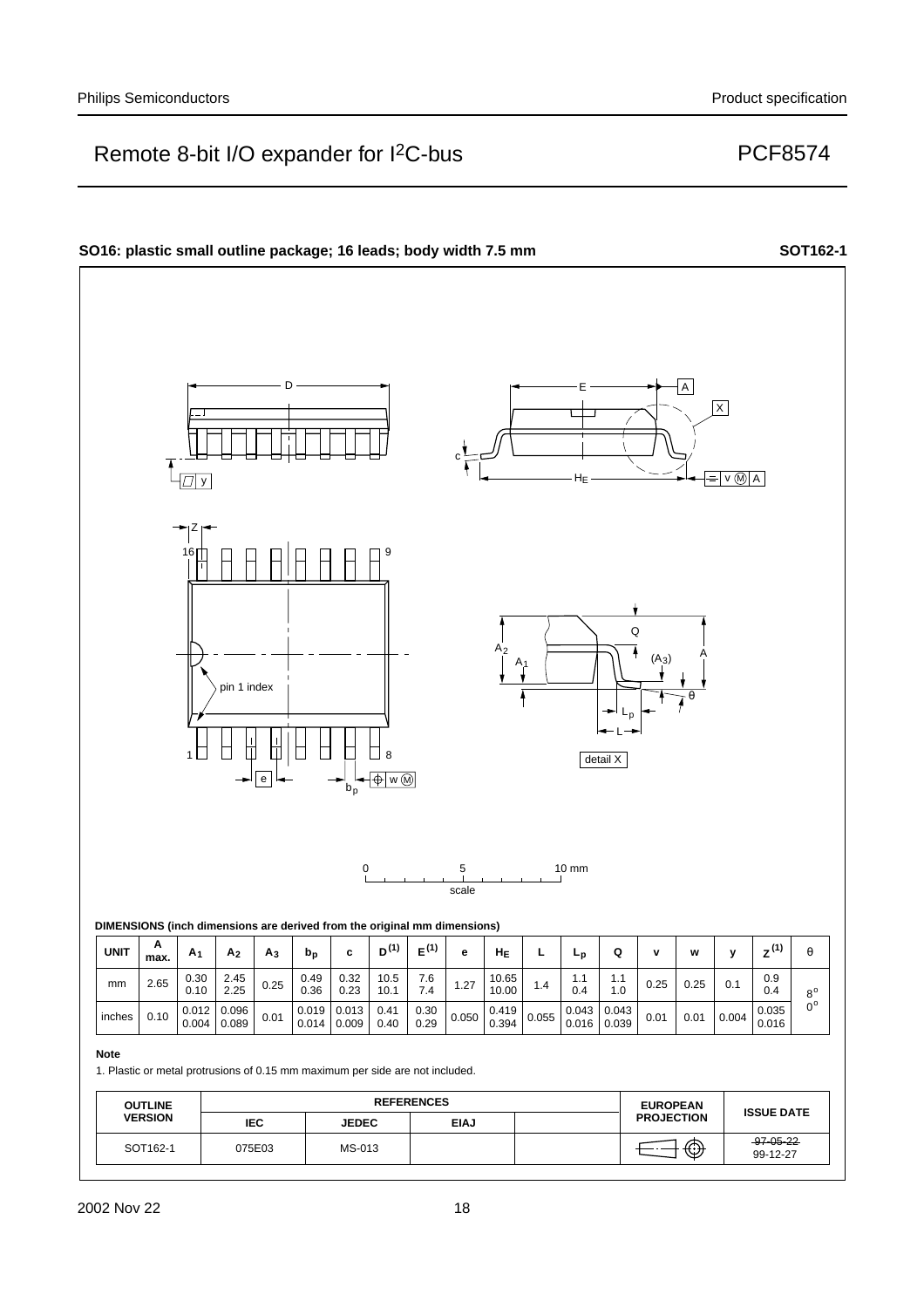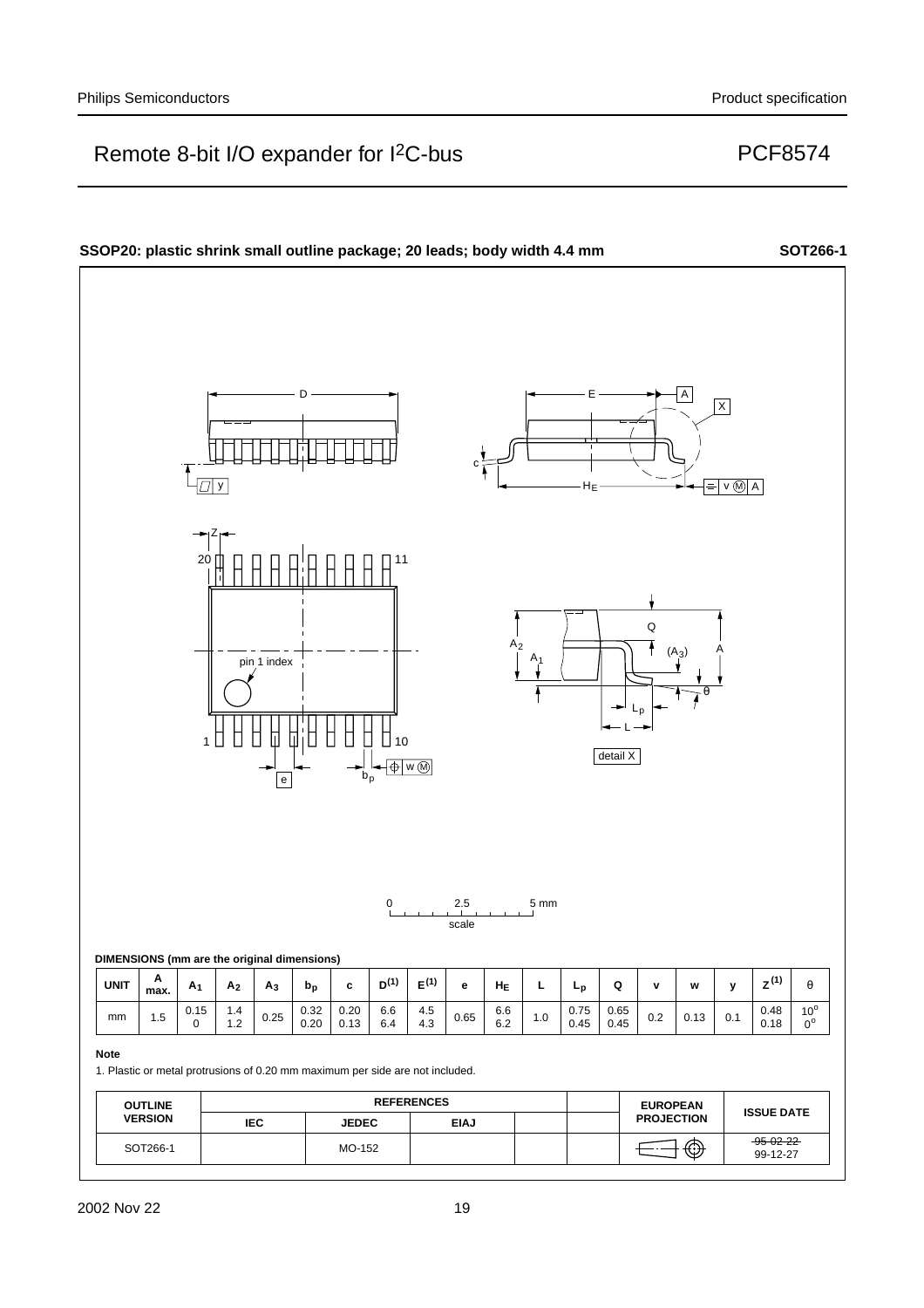#### **13 SOLDERING**

#### **13.1 Introduction**

This text gives a very brief insight to a complex technology. A more in-depth account of soldering ICs can be found in our "Data Handbook IC26; Integrated Circuit Packages" (document order number 9398 652 90011).

There is no soldering method that is ideal for all IC packages. Wave soldering is often preferred when through-hole and surface mount components are mixed on one printed-circuit board. Wave soldering can still be used for certain surface mount ICs, but it is not suitable for fine pitch SMDs. In these situations reflow soldering is recommended.

#### **13.2 Through-hole mount packages**

#### 13.2.1 SOLDERING BY DIPPING OR BY SOLDER WAVE

The maximum permissible temperature of the solder is 260 °C; solder at this temperature must not be in contact with the joints for more than 5 seconds. The total contact time of successive solder waves must not exceed 5 seconds.

The device may be mounted up to the seating plane, but the temperature of the plastic body must not exceed the specified maximum storage temperature  $(T<sub>sta(max)</sub>)$ . If the printed-circuit board has been pre-heated, forced cooling may be necessary immediately after soldering to keep the temperature within the permissible limit.

#### 13.2.2 MANUAL SOLDERING

Apply the soldering iron (24 V or less) to the lead(s) of the package, either below the seating plane or not more than 2 mm above it. If the temperature of the soldering iron bit is less than 300 °C it may remain in contact for up to 10 seconds. If the bit temperature is between 300 and 400 °C, contact may be up to 5 seconds.

#### **13.3 Surface mount packages**

#### 13.3.1 REFLOW SOLDERING

Reflow soldering requires solder paste (a suspension of fine solder particles, flux and binding agent) to be applied to the printed-circuit board by screen printing, stencilling or pressure-syringe dispensing before package placement.

Several methods exist for reflowing; for example, convection or convection/infrared heating in a conveyor type oven. Throughput times (preheating, soldering and cooling) vary between 100 and 200 seconds depending on heating method.

Typical reflow peak temperatures range from 215 to 250 °C. The top-surface temperature of the packages should preferable be kept below 220 °C for thick/large packages, and below 235 °C for small/thin packages.

#### 13.3.2 WAVE SOLDERING

Conventional single wave soldering is not recommended for surface mount devices (SMDs) or printed-circuit boards with a high component density, as solder bridging and non-wetting can present major problems.

To overcome these problems the double-wave soldering method was specifically developed.

If wave soldering is used the following conditions must be observed for optimal results:

- Use a double-wave soldering method comprising a turbulent wave with high upward pressure followed by a smooth laminar wave.
- For packages with leads on two sides and a pitch (e):
	- larger than or equal to 1.27 mm, the footprint longitudinal axis is **preferred** to be parallel to the transport direction of the printed-circuit board;
	- smaller than 1.27 mm, the footprint longitudinal axis **must** be parallel to the transport direction of the printed-circuit board.

The footprint must incorporate solder thieves at the downstream end.

• For packages with leads on four sides, the footprint must be placed at a 45° angle to the transport direction of the printed-circuit board. The footprint must incorporate solder thieves downstream and at the side corners.

During placement and before soldering, the package must be fixed with a droplet of adhesive. The adhesive can be applied by screen printing, pin transfer or syringe dispensing. The package can be soldered after the adhesive is cured.

Typical dwell time is 4 seconds at 250 °C. A mildly-activated flux will eliminate the need for removal of corrosive residues in most applications.

#### 13.3.3 MANUAL SOLDERING

Fix the component by first soldering two diagonally-opposite end leads. Use a low voltage (24 V or less) soldering iron applied to the flat part of the lead. Contact time must be limited to 10 seconds at up to 300 °C. When using a dedicated tool, all other leads can be soldered in one operation within 2 to 5 seconds between 270 and 320 °C.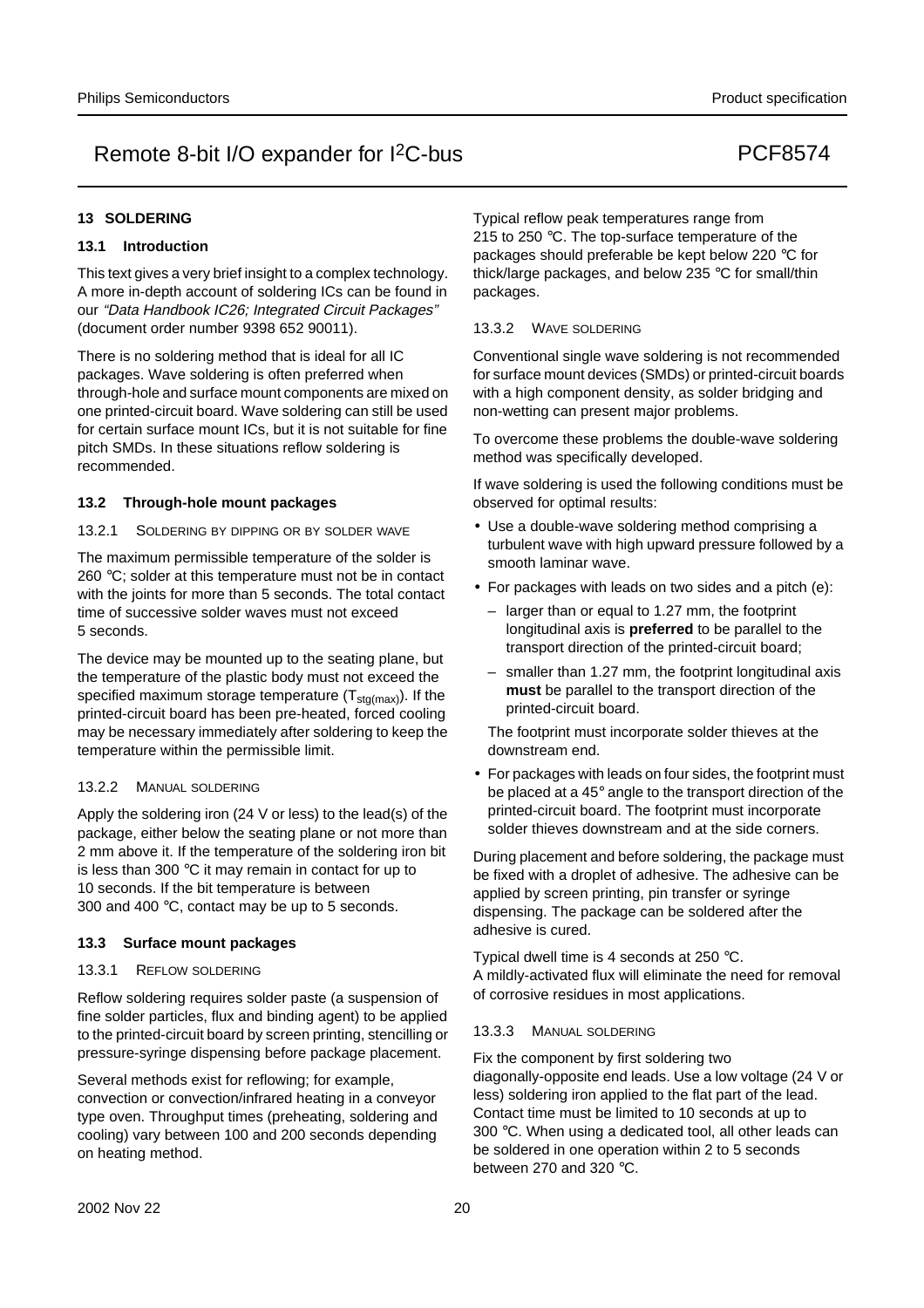## **13.4 Suitability of IC packages for wave, reflow and dipping soldering methods**

| <b>MOUNTING</b>    | PACKAGE <sup>(1)</sup>                                              | <b>SOLDERING METHOD</b>           |                       |                          |  |  |
|--------------------|---------------------------------------------------------------------|-----------------------------------|-----------------------|--------------------------|--|--|
|                    |                                                                     | <b>WAVE</b>                       | REFLOW <sup>(2)</sup> | <b>DIPPING</b>           |  |  |
| Through-hole mount | DBS, DIP, HDIP, SDIP, SIL                                           | suitable <sup>(3)</sup>           |                       | suitable                 |  |  |
| Surface mount      | BGA, LBGA, LFBGA, SQFP, TFBGA, VFBGA                                | not suitable                      | suitable              |                          |  |  |
|                    | HBCC, HBGA, HLQFP, HSQFP, HSOP,<br>HTQFP, HTSSOP, HVQFN, HVSON, SMS | not suitable $(4)$                | suitable              |                          |  |  |
|                    | $PLCC(5)$ , SO, SOJ                                                 | suitable                          | suitable              |                          |  |  |
|                    | LQFP, QFP, TQFP                                                     | not recommended <sup>(5)(6)</sup> | suitable              | $\overline{\phantom{0}}$ |  |  |
|                    | SSOP, TSSOP, VSO                                                    | not recommended <sup>(7)</sup>    | suitable              |                          |  |  |

#### **Notes**

- 1. For more detailed information on the BGA packages refer to the "(LF)BGA Application Note" (AN01026); order a copy from your Philips Semiconductors sales office.
- 2. All surface mount (SMD) packages are moisture sensitive. Depending upon the moisture content, the maximum temperature (with respect to time) and body size of the package, there is a risk that internal or external package cracks may occur due to vaporization of the moisture in them (the so called popcorn effect). For details, refer to the Drypack information in the "Data Handbook IC26; Integrated Circuit Packages; Section: Packing Methods".
- 3. For SDIP packages, the longitudinal axis must be parallel to the transport direction of the printed-circuit board.
- 4. These packages are not suitable for wave soldering. On versions with the heatsink on the bottom side, the solder cannot penetrate between the printed-circuit board and the heatsink. On versions with the heatsink on the top side, the solder might be deposited on the heatsink surface.
- 5. If wave soldering is considered, then the package must be placed at a  $45^\circ$  angle to the solder wave direction. The package footprint must incorporate solder thieves downstream and at the side corners.
- 6. Wave soldering is suitable for LQFP, QFP and TQFP packages with a pitch (e) larger than 0.8 mm; it is definitely not suitable for packages with a pitch (e) equal to or smaller than 0.65 mm.
- 7. Wave soldering is suitable for SSOP and TSSOP packages with a pitch (e) equal to or larger than 0.65 mm; it is definitely not suitable for packages with a pitch (e) equal to or smaller than 0.5 mm.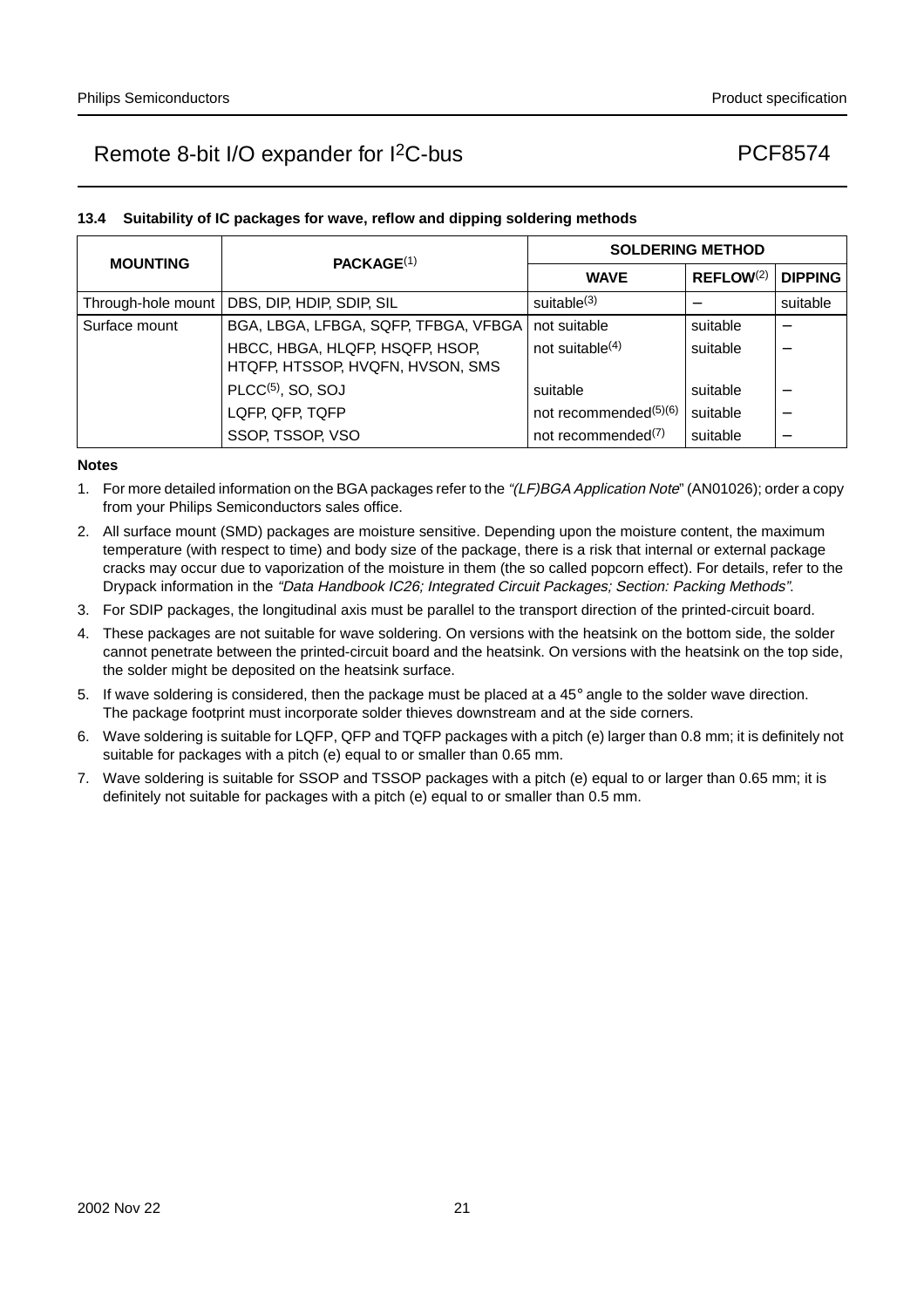#### **14 DATA SHEET STATUS**

| <b>LEVEL</b>   | <b>DATA SHEET</b><br><b>STATUS(1)</b> | <b>PRODUCT</b><br><b>STATUS(2)(3)</b> | <b>DEFINITION</b>                                                                                                                                                                                                                                                                                          |
|----------------|---------------------------------------|---------------------------------------|------------------------------------------------------------------------------------------------------------------------------------------------------------------------------------------------------------------------------------------------------------------------------------------------------------|
|                | Objective data                        | Development                           | This data sheet contains data from the objective specification for product<br>development. Philips Semiconductors reserves the right to change the<br>specification in any manner without notice.                                                                                                          |
| Ш              | Preliminary data                      | Qualification                         | This data sheet contains data from the preliminary specification.<br>Supplementary data will be published at a later date. Philips<br>Semiconductors reserves the right to change the specification without<br>notice, in order to improve the design and supply the best possible<br>product.             |
| $\mathbf{III}$ | Product data                          | Production                            | This data sheet contains data from the product specification. Philips<br>Semiconductors reserves the right to make changes at any time in order<br>to improve the design, manufacturing and supply. Relevant changes will<br>be communicated via a Customer Product/Process Change Notification<br>(CPCN). |

#### **Notes**

- 1. Please consult the most recently issued data sheet before initiating or completing a design.
- 2. The product status of the device(s) described in this data sheet may have changed since this data sheet was published. The latest information is available on the Internet at URL http://www.semiconductors.philips.com.
- 3. For data sheets describing multiple type numbers, the highest-level product status determines the data sheet status.

## **15 DEFINITIONS**

**Short-form specification** — The data in a short-form specification is extracted from a full data sheet with the same type number and title. For detailed information see the relevant data sheet or data handbook.

**Limiting values definition** - Limiting values given are in accordance with the Absolute Maximum Rating System (IEC 60134). Stress above one or more of the limiting values may cause permanent damage to the device. These are stress ratings only and operation of the device at these or at any other conditions above those given in the Characteristics sections of the specification is not implied. Exposure to limiting values for extended periods may affect device reliability.

Application information Applications that are described herein for any of these products are for illustrative purposes only. Philips Semiconductors make no representation or warranty that such applications will be suitable for the specified use without further testing or modification.

## **16 DISCLAIMERS**

**Life support applications** — These products are not designed for use in life support appliances, devices, or systems where malfunction of these products can reasonably be expected to result in personal injury. Philips Semiconductors customers using or selling these products for use in such applications do so at their own risk and agree to fully indemnify Philips Semiconductors for any damages resulting from such application.

**Right to make changes** - Philips Semiconductors reserves the right to make changes in the products including circuits, standard cells, and/or software described or contained herein in order to improve design and/or performance. When the product is in full production (status 'Production'), relevant changes will be communicated via a Customer Product/Process Change Notification (CPCN). Philips Semiconductors assumes no responsibility or liability for the use of any of these products, conveys no licence or title under any patent, copyright, or mask work right to these products, and makes no representations or warranties that these products are free from patent, copyright, or mask work right infringement, unless otherwise specified.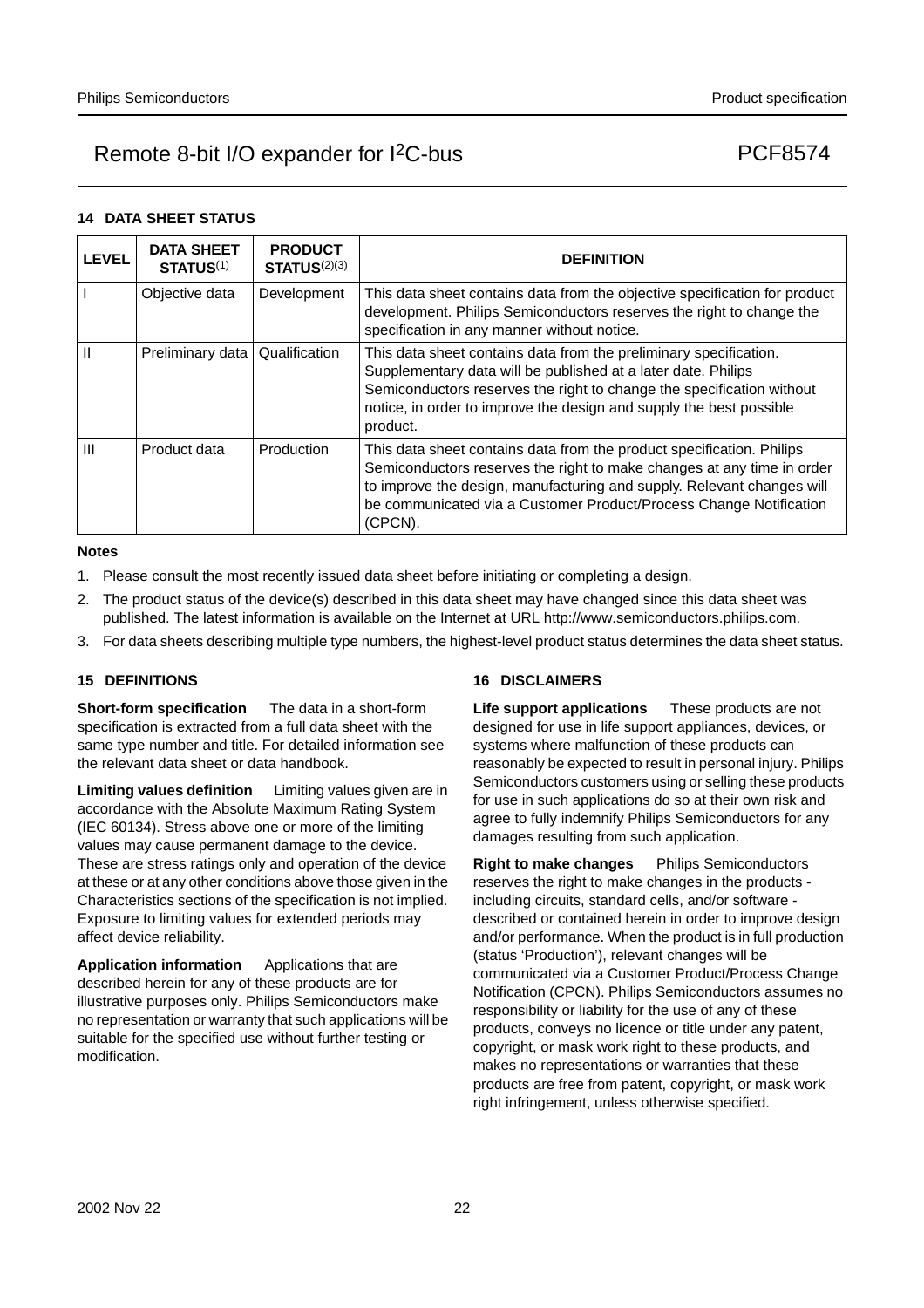## **17 PURCHASE OF PHILIPS I2C COMPONENTS**



Purchase of Philips I<sup>2</sup>C components conveys a license under the Philips' I<sup>2</sup>C patent to use the components in the I2C system provided the system conforms to the I2C specification defined by Philips. This specification can be ordered using the code 9398 393 40011.